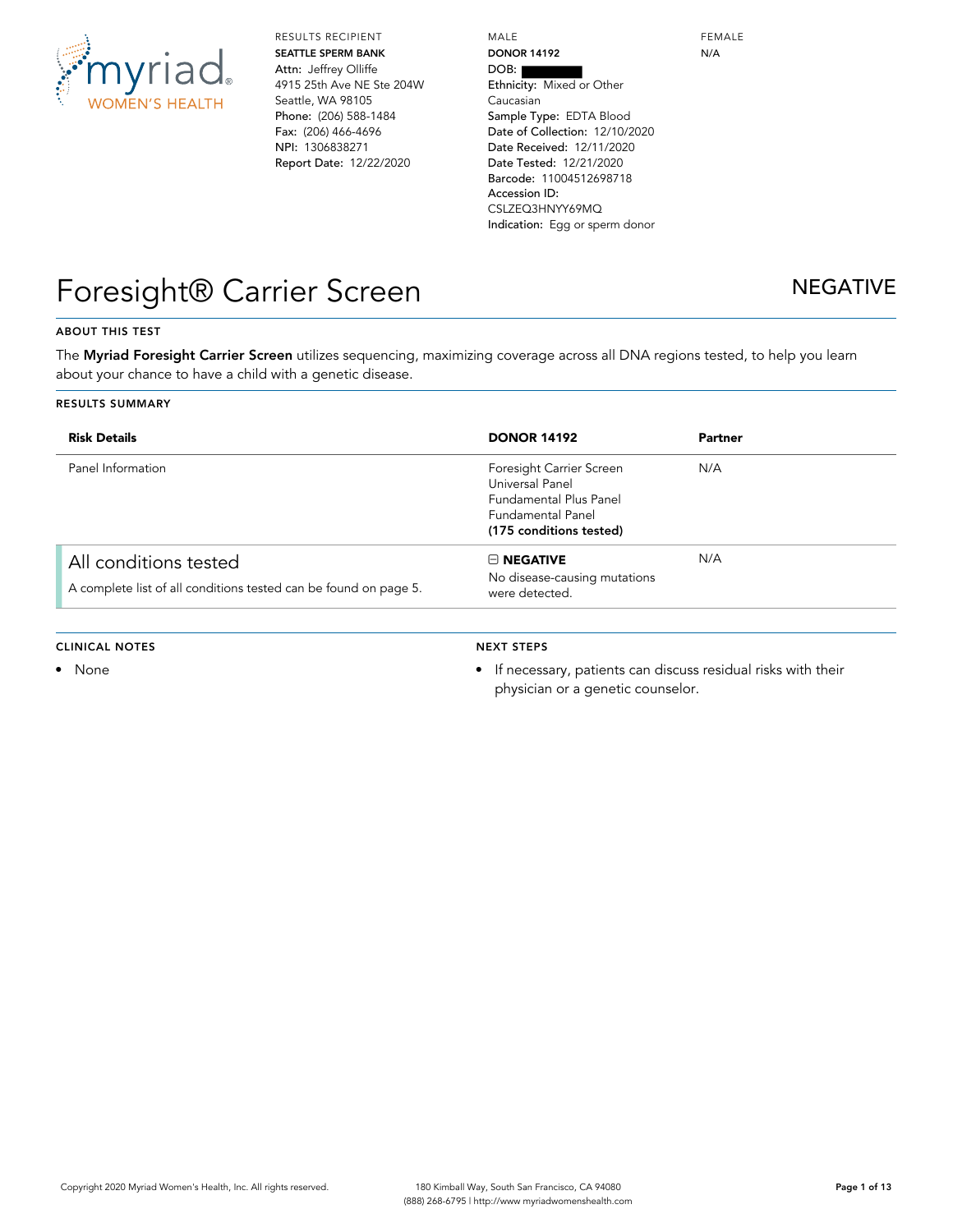

MALE **DONOR 14192** DOB: Ethnicity: Mixed or Other Caucasian Barcode: 11004512698718 FEMALE N/A

## Methods and Limitations

**DONOR 14192 [Foresight Carrier Screen]**: Sequencing with copy number analysis, spinal muscular atrophy, analysis of homologous regions, and alpha thalassemia (HBA1/ HBA2) sequencing with targeted copy number analysis (Assay(s): DTS v3.2).

### Sequencing with copy number analysis

High-throughput sequencing and read-depth-based copy number analysis are used to analyze the genes listed in the Conditions Tested section of the report. Except where otherwise noted, the region of interest (ROI) comprises the indicated coding regions and 20 non-coding bases flanking each region. In a minority of cases where genomic features (e.g., long homopolymers) compromise calling fidelity, the affected non-coding bases are excluded from the ROI. The ROI is sequenced to a minimum acceptable read depth, and the sequences are compared to a reference genomic sequence (Genome Reference Consortium Human Build 37 [GRCh37]/hg19). On average, 99% of all bases in the ROI are sequenced at a read depth that is greater than the minimum read depth. Sequence variants may not be detected in areas of lower sequence coverage. Insertions and deletions may not be detected as accurately as single-nucleotide variants. Select genes or regions for which pseudogenes or other regions of homology impede reliable variant detection may be assayed using alternate technology, or they may be excluded from the ROI. CFTR and DMD testing includes analysis for exon-level deletions and duplications with an average sensitivity of ~99%. Only exon-level deletions are assayed for other genes on the panel and such deletions are detected with a sensitivity of ≥75%. Selected founder deletions may be detected at slightly higher sensitivity. Affected exons and/or breakpoints of copy number variants are estimated from junction reads, where available, or using the positions of affected probes. Only exons known to be included in the region affected by a copy number variant are provided in the variant nomenclature. In some cases, the copy number variant may be larger or smaller than indicated. If GJB2 is tested, large upstream deletions involving the GJB6 and/or CRYL1 genes that may affect the expression of GJB2 are also analyzed.

### Spinal muscular atrophy

Targeted copy number analysis via high-throughput sequencing is used to determine the copy number of exon 7 of the SMN1 gene. Other genetic variants may interfere with this analysis. Some individuals with two copies of SMN1 are "silent" carriers with both SMN1 genes on one chromosome and no copies of the gene on the other chromosome. This is more likely in individuals who have two copies of the SMN1 gene and are positive for the q.27134T>G single-nucleotide polymorphism (SNP) (PMID: 9199562, 23788250, and 28676062), which affects the reported residual risk; Ashkenazi Jewish or Asian patients with this genotype have a high post-test likelihood of being carriers for SMA and are reported as carriers. The g.27134T>G SNP is only reported in individuals who have two copies of SMN1.

## Analysis of homologous regions

A combination of high-throughput sequencing, read-depth-based copy number analysis, and targeted genotyping is used to determine the number of functional gene copies and/or the presence of selected loss-of-function variants in certain genes that have homology to other genomic regions. The precise breakpoints of large deletions in these genes cannot be determined but are instead estimated from copy number analysis. Pseudogenes may interfere with this analysis, especially when many pseudogene copies are present.

If CYP21A2 is tested, patients who have one or more additional copies of the CYP21A2 gene and a pathogenic variant may or may not be a carrier of 21-hydroxylase deficient CAH, depending on the chromosomal location of the variants (phase). Benign CYP21A2 gene duplications and/or triplications will only be reported in this context. Some individuals with two functional CYP21A2 gene copies may be "silent" carriers, with two gene copies resulting from a duplication on one chromosome and a gene deletion on the other chromosome. This and other similar rare carrier states, where complementary changes exist between the chromosomes, may not be detected by the assay. Given that the true incidence of non-classic CAH is unknown, the residual carrier and reproductive risk numbers on the report are based only on the published incidence for classic CAH. However, the published prevalence of non-classic CAH is highest in individuals of Ashkenazi Jewish, Hispanic, Italian, and Yugoslav descent. Therefore, the residual and reproductive risks are likely an underestimate for CAH, especially in the aforementioned populations, as they do not account for non-classic CAH.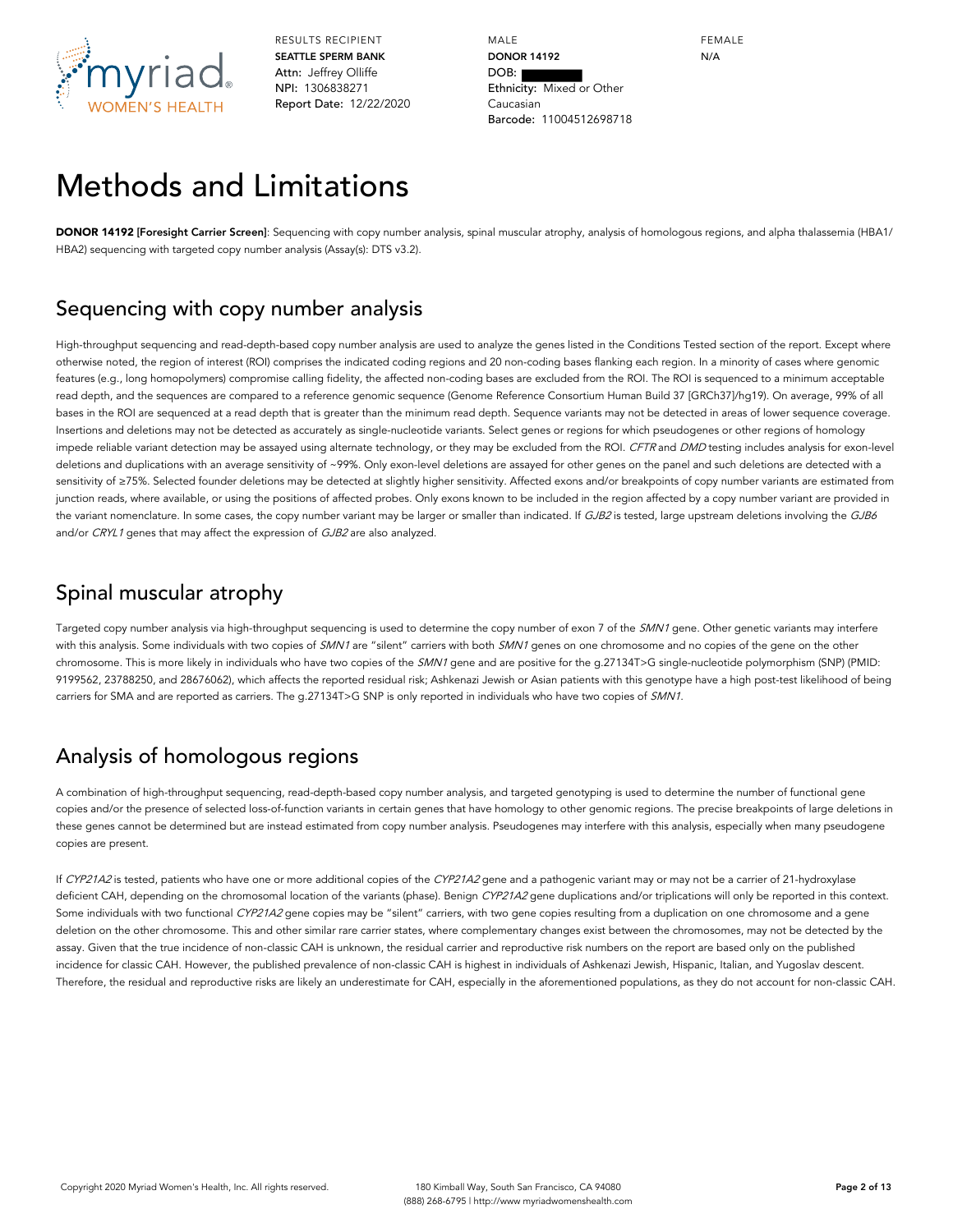

MALE **DONOR 14192** DOB: Ethnicity: Mixed or Other Caucasian Barcode: 11004512698718

FEMALE N/A

### Alpha thalassemia (HBA1/HBA2) sequencing with targeted copy number analysis

High-throughput sequencing and read-depth-based copy number analysis are used to identify sequence variation and functional gene copies within the region of interest (ROI) of HBA1 and HBA2, which includes the listed exons plus 20 intronic flanking bases. In a minority of cases where genomic features (e.g., long homopolymers) compromise calling fidelity, the affected intronic bases are not included in the ROI. The ROI is sequenced to a minimum acceptable read depth, and the sequences are compared to a reference genomic sequence (Genome Reference Consortium Human Build 37 [GRCh37]/hg19). On average, 99% of all bases in the ROI are sequenced at a read depth that is greater than the minimum read depth. Sequence variants may not be detected in areas of lower sequence coverage. Insertions and deletions may not be detected as accurately as single-nucleotide variants. For large deletions or duplications in these genes, the precise breakpoints cannot be determined but are instead estimated from copy number analysis. This assay has been validated to detect up to two additional copies of each alpha globin gene. In rare instances where assay results suggest greater than two additional copies are present, this will be noted but the specific number of gene copies observed will not be provided.

Extensive sequence homology exists between HBA1 and HBA2. This sequence homology can prevent certain variants from being localized to one gene over the other. In these instances, variant nomenclature will be provided for both genes. If follow-up testing is indicated for patients with the nomenclature provided for both genes, both HBA1 and HBA2 should be tested. Some individuals with four functional alpha globin gene copies may be "silent" carriers, with three gene copies resulting from triplication on one chromosome and a single gene deletion on the other chromosome. This and other similar rare carrier states, where complementary changes exist between the chromosomes, may not be detected by the assay.

### Interpretation of reported variants

Variants are classified according to internally defined criteria, which are compatible with the ACMG Standards and Guidelines for the Interpretation of Sequence Variants (PMID: 25741868). Variants that are considered disease-causing by Myriad Women's Health (MWH) are reported. In addition, variants that have not previously been established as a recognized cause of disease may be identified. In these cases, only variants classified as 'likely' pathogenic are reported. Likely pathogenic variants are described elsewhere in the report as 'likely to have a negative impact on gene function.' Variant pathogenicity is evaluated and classified by an assessment of the nature of the variant and reviews of reports of allele frequencies in cases and controls, functional studies, variant annotation and effect prediction, segregation studies, and other resources, where available. Exon-level duplications in the DMD and CFTR genes are assumed to be in tandem and are classified according to their predicted effect on the reading frame. Benign variants, variants of uncertain significance, and variants not directly associated with the specified disease phenotype(s) are not reported.

### Limitations

The MWH Foresight Carrier Screen is designed to detect and report germline (constitutional) alterations. Mosaic (somatic) variation may not be detected, and if it is detected, it may not be reported. If more than one variant is detected in a gene, additional studies may be necessary to determine if those variants lie on the same chromosome or different chromosomes (phase). This test is not designed to detect sex-chromosome copy number variations. If present, sex-chromosome abnormalities may significantly reduce test sensitivity for X-linked conditions. Variant interpretation and residual and reproductive risk estimations assume a normal karyotype and may be different for individuals with abnormal karyotypes. The test does not fully address all inherited forms of intellectual disability, birth defects, or heritable diseases. Furthermore, not all forms of genetic variation are detected by this assay (i.e., duplications [except in specified genes], chromosomal rearrangements, structural abnormalities, etc.). Additional testing may be appropriate for some individuals. Pseudogenes and other regions of homology may interfere with this analysis. In an unknown number of cases, other genetic variation may interfere with variant detection. Rare carrier states where complementary changes exist between the chromosomes may not be detected by the assay. Other possible sources of diagnostic error include sample mix-up, trace contamination, bone marrow transplantation, blood transfusions, and technical or analytical errors.

Detection rates are determined using published scientific literature and/or reputable databases, when available, to estimate the fraction of disease alleles, weighted by frequency, that the methodology is predicted to be able or unable to detect. Detection rates are approximate and only account for analytical sensitivity. Certain variants that have been previously described in the literature may not be reported, if there is insufficient evidence for pathogenicity. Detection rates do not account for the disease specific rates of de novo variation.

This test was developed, and its performance characteristics determined by, Myriad Women's Health, Inc. It has not been cleared or approved by the US Food and Drug Administration (FDA). The FDA does not require this test to go through premarket review. This test is used for clinical purposes. It should not be regarded as investigational or for research. This laboratory is certified under the Clinical Laboratory Improvement Amendments of 1988 (CLIA) as qualified to perform high-complexity clinical testing. These results are adjunctive to the ordering physician's evaluation. CLIA Number: #05D1102604.

#### **Incidental Findings**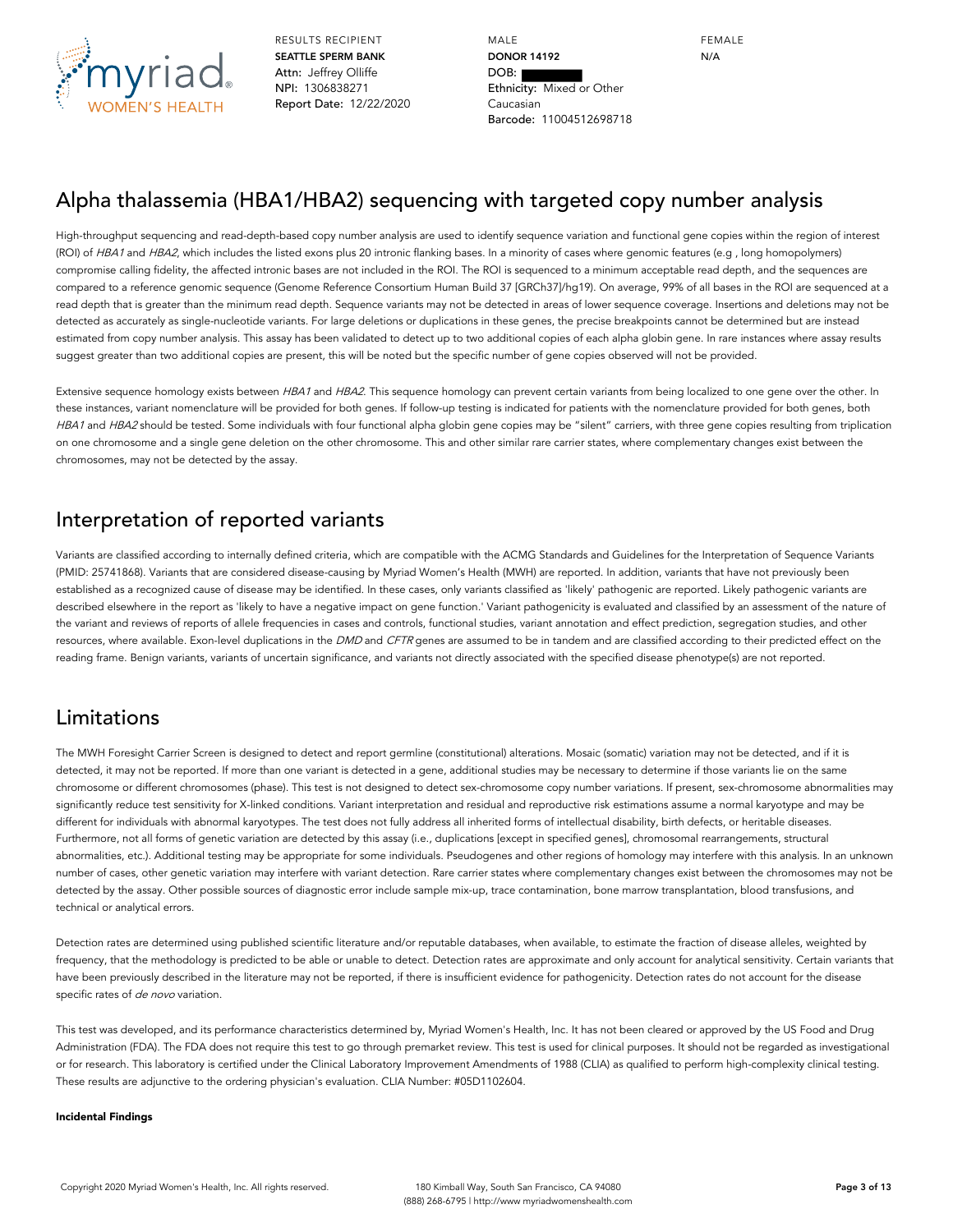

MALE **DONOR 14192** DOB: Ethnicity: Mixed or Other Caucasian Barcode: 11004512698718

FEMALE N/A

Unless otherwise indicated, these results and interpretations are limited to the specific disease panel(s) requested by the ordering healthcare provider. In some cases, standard data analyses may identify genetic findings beyond the region(s) of interest specified by the test, and such findings may not be reported. These findings may include genomic abnormalities with major, minor, or no, clinical significance.

If you have questions or would like more information about any of the test methods or limitations, please contact (888) 268-6795.

### Resources

### **GENOME CONNECT** | http://www.genomeconnect.org

Patients can share their reports using research registries such as Genome Connect, an online research registry building a genetics and health knowledge base. Genome Connect provides patients, physicians, and researchers an opportunity to share genetic information to support the study of the impact of genetic variation on health conditions.

#### **SENIOR LABORATORY DIRECTOR**

Kenter R Boules

Karla R. Bowles, PhD, FACMG, CGMB

Report content approved by Lulu Mao, PhD, DABMGG on Dec 22, 2020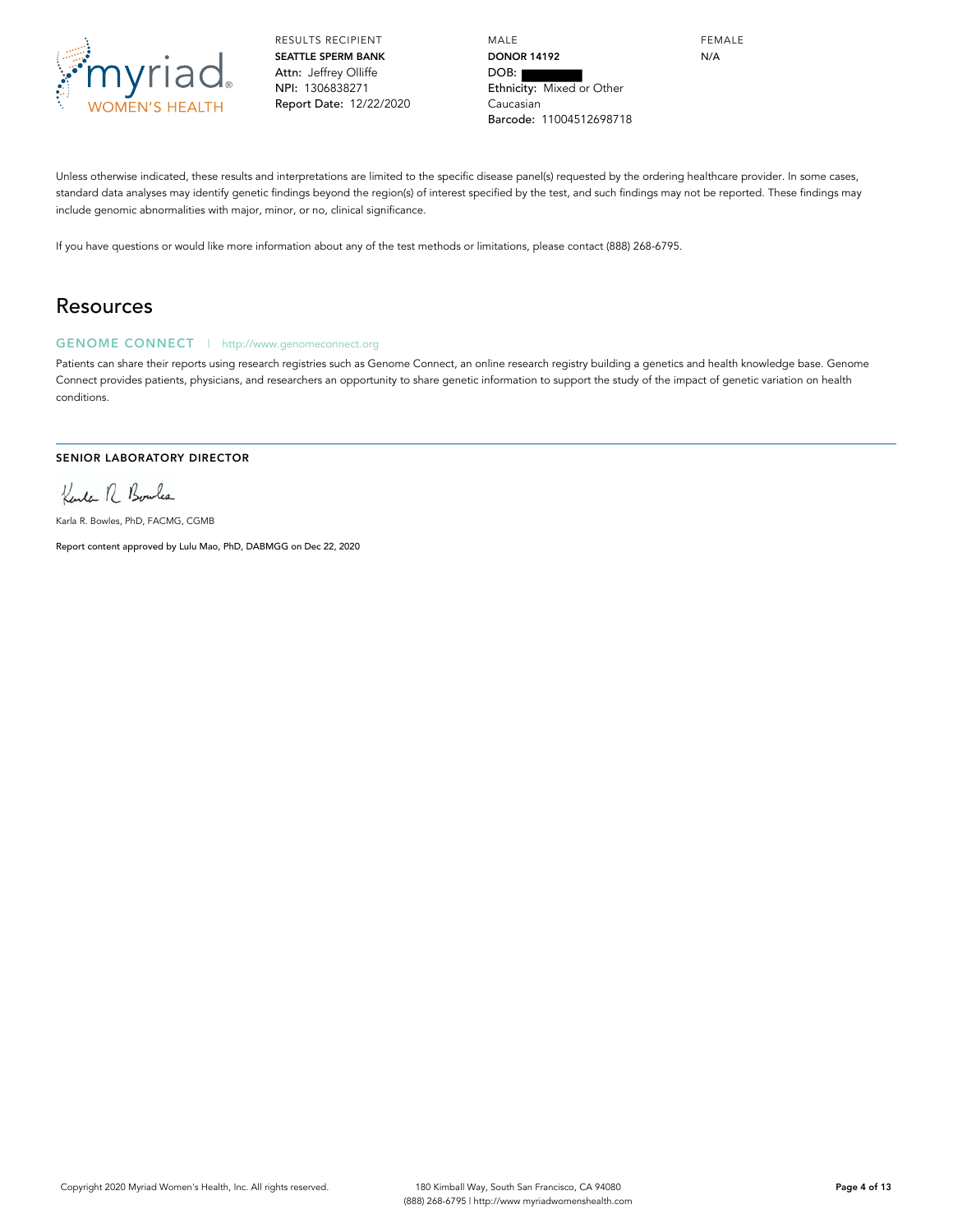

MALE **DONOR 14192** DOB: Ethnicity: Mixed or Other Caucasian Barcode: 11004512698718 FEMALE N/A

# Conditions Tested

**11-beta-hydroxylase-deficient Congenital Adrenal Hyperplasia** - **Gene:** CYP11B1. Autosomal Recessive. Sequencing with copy number analysis. **Exons:**

NM\_000497:1-9. **Detection Rate:** Mixed or Other Caucasian 94%. **6-pyruvoyl-tetrahydropterin Synthase Deficiency** - **Gene:** PTS. Autosomal Recessive. Sequencing with copy number analysis. **Exons:** NM\_000317:1-6. **Detection Rate:** Mixed or Other Caucasian >99%.

**ABCC8-related Familial Hyperinsulinism** - **Gene:** ABCC8. Autosomal Recessive. Sequencing with copy number analysis. **Exons:** NM\_000352:1-39. **Detection Rate:** Mixed or Other Caucasian >99%.

**Adenosine Deaminase Deficiency** - **Gene:** ADA. Autosomal Recessive. Sequencing with copy number analysis. **Exons:** NM\_000022:1-12. **Detection Rate:** Mixed or Other Caucasian >99%.

**Alpha Thalassemia, HBA1/HBA2-related** - **Genes:** HBA1, HBA2. Autosomal Recessive. Alpha thalassemia (HBA1/HBA2) sequencing with targeted copy number analysis. **Exons:** NM\_000517:1-3; NM\_000558:1-3. **Variants (16):** -(alpha)20.5, -- BRIT, --MEDI, --MEDII, --SEA, --THAI or --FIL, -alpha3.7, -alpha4.2, HBA1+HBA2 deletion, Hb Constant Spring, Poly(A) AATAAA>AATA--, Poly(A) AATAAA>AATAAG, Poly(A) AATAAA>AATGAA, anti3.7, anti4.2, del HS-40. **Detection Rate:** Not calculated due to rarity of disease in this individual's reported ethnicity. **Alpha-mannosidosis** - **Gene:** MAN2B1. Autosomal Recessive. Sequencing with copy

number analysis. **Exons:** NM\_000528:1-23. **Detection Rate:** Mixed or Other Caucasian >99%.

**Alpha-sarcoglycanopathy** - **Gene:** SGCA. Autosomal Recessive. Sequencing with copy number analysis. **Exons:** NM\_000023:1-9. **Detection Rate:** Mixed or Other Caucasian >99%.

**Alstrom Syndrome** - **Gene:** ALMS1. Autosomal Recessive. Sequencing with copy number analysis. **Exons:** NM\_015120:1-23. **Detection Rate:** Mixed or Other Caucasian >99%.

**AMT-related Glycine Encephalopathy** - **Gene:** AMT. Autosomal Recessive. Sequencing with copy number analysis. **Exons:** NM\_000481:1-9. **Detection Rate:** Mixed or Other Caucasian >99%.

**Andermann Syndrome** - **Gene:** SLC12A6. Autosomal Recessive. Sequencing with copy number analysis. **Exons:** NM\_133647:1-25. **Detection Rate:** Mixed or Other Caucasian >99%.

**Argininemia** - **Gene:** ARG1. Autosomal Recessive. Sequencing with copy number analysis. **Exons:** NM\_000045:1-8. **Detection Rate:** Mixed or Other Caucasian 97%. **Argininosuccinic Aciduria** - **Gene:** ASL. Autosomal Recessive. Sequencing with copy number analysis. **Exons:** NM\_001024943:1-16. **Detection Rate:** Mixed or Other Caucasian >99%.

**Aspartylglucosaminuria** - **Gene:** AGA. Autosomal Recessive. Sequencing with copy number analysis. **Exons:** NM\_000027:1-9. **Detection Rate:** Mixed or Other Caucasian >99%.

**Ataxia with Vitamin E Deficiency** - **Gene:** TTPA. Autosomal Recessive. Sequencing with copy number analysis. **Exons:** NM\_000370:1-5. **Detection Rate:** Mixed or Other Caucasian >99%.

**Ataxia-telangiectasia** - **Gene:** ATM. Autosomal Recessive. Sequencing with copy number analysis. **Exons:** NM\_000051:2-63. **Detection Rate:** Mixed or Other Caucasian 98%.

**ATP7A-related Disorders** - **Gene:** ATP7A. X-linked Recessive. Sequencing with copy number analysis. **Exons:** NM\_000052:2-23. **Detection Rate:** Mixed or Other Caucasian 96%.

**Autoimmune Polyglandular Syndrome Type 1** - **Gene:** AIRE. Autosomal Recessive. Sequencing with copy number analysis. **Exons:** NM\_000383:1-14. **Detection Rate:** Mixed or Other Caucasian >99%.

**Autosomal Recessive Osteopetrosis Type 1** - **Gene:** TCIRG1. Autosomal Recessive. Sequencing with copy number analysis. **Exons:** NM\_006019:2-20. **Detection Rate:** Mixed or Other Caucasian >99%.

**Autosomal Recessive Polycystic Kidney Disease, PKHD1-related** - **Gene:** PKHD1. Autosomal Recessive. Sequencing with copy number analysis. **Exons:** NM\_138694 2-67. **Detection Rate:** Mixed or Other Caucasian >99%.

**Autosomal Recessive Spastic Ataxia of Charlevoix-Saguenay** - **Gene:** SACS. Autosomal Recessive. Sequencing with copy number analysis. **Exons:**

NM\_014363 2-10. **Detection Rate:** Mixed or Other Caucasian 99%. **Bardet-Biedl Syndrome, BBS1-related** - **Gene:** BBS1. Autosomal Recessive. Sequencing with copy number analysis. **Exons:** NM\_024649:1-17. **Detection Rate:** Mixed or Other Caucasian >99%.

**Bardet-Biedl Syndrome, BBS10-related** - **Gene:** BBS10. Autosomal Recessive. Sequencing with copy number analysis. **Exons:** NM\_024685:1-2. **Detection Rate:** Mixed or Other Caucasian >99%.

**Bardet-Biedl Syndrome, BBS12-related** - **Gene:** BBS12. Autosomal Recessive. Sequencing with copy number analysis. **Exon:** NM\_152618:2. **Detection Rate:** Mixed or Other Caucasian >99%.

**Bardet-Biedl Syndrome, BBS2-related** - **Gene:** BBS2. Autosomal Recessive. Sequencing with copy number analysis. **Exons:** NM\_031885:1-17. **Detection Rate:** Mixed or Other Caucasian >99%.

**BCS1L-related Disorders** - **Gene:** BCS1L. Autosomal Recessive. Sequencing with copy number analysis. **Exons:** NM\_004328:3-9. **Detection Rate:** Mixed or Other Caucasian >99%.

**Beta-sarcoglycanopathy** - **Gene:** SGCB. Autosomal Recessive. Sequencing with copy number analysis. **Exons:** NM\_000232:1-6. **Detection Rate:** Mixed or Other Caucasian >99%.

**Biotinidase Deficiency** - **Gene:** BTD. Autosomal Recessive. Sequencing with copy number analysis. **Exons:** NM\_000060:1-4. **Detection Rate:** Mixed or Other Caucasian >99%.

**Bloom Syndrome** - **Gene:** BLM. Autosomal Recessive. Sequencing with copy number analysis. **Exons:** NM\_000057:2-22. **Detection Rate:** Mixed or Other Caucasian >99%.

**Calpainopathy** - **Gene:** CAPN3. Autosomal Recessive. Sequencing with copy number analysis. **Exons:** NM\_000070:1-24. **Detection Rate:** Mixed or Other Caucasian >99%.

**Canavan Disease** - **Gene:** ASPA. Autosomal Recessive. Sequencing with copy number analysis. **Exons:** NM\_000049:1-6. **Detection Rate:** Mixed or Other Caucasian 98%.

**Carbamoylphosphate Synthetase I Deficiency** - **Gene:** CPS1. Autosomal Recessive. Sequencing with copy number analysis. **Exons:** NM\_001875:1-38. **Detection Rate:** Mixed or Other Caucasian >99%.

**Carnitine Palmitoyltransferase IA Deficiency** - **Gene:** CPT1A. Autosomal Recessive. Sequencing with copy number analysis. **Exons:** NM\_001876:2-19. **Detection Rate:** Mixed or Other Caucasian >99%.

**Carnitine Palmitoyltransferase II Deficiency** - **Gene:** CPT2. Autosomal Recessive. Sequencing with copy number analysis. **Exons:** NM\_000098:1-5. **Detection Rate:** Mixed or Other Caucasian >99%.

**Cartilage-hair Hypoplasia** - **Gene:** RMRP. Autosomal Recessive. Sequencing with copy number analysis. **Exon:** NR\_003051:1. **Detection Rate:** Mixed or Other Caucasian >99%.

**Cerebrotendinous Xanthomatosis** - **Gene:** CYP27A1. Autosomal Recessive. Sequencing with copy number analysis. **Exons:** NM\_000784:1-9. **Detection Rate:** Mixed or Other Caucasian >99%.

**Citrullinemia Type 1** - **Gene:** ASS1. Autosomal Recessive. Sequencing with copy number analysis. **Exons:** NM\_000050:3-16. **Detection Rate:** Mixed or Other Caucasian >99%.

**CLN3-related Neuronal Ceroid Lipofuscinosis** - **Gene:** CLN3. Autosomal Recessive. Sequencing with copy number analysis. **Exons:** NM\_001042432 2-16. **Detection Rate:** Mixed or Other Caucasian >99%.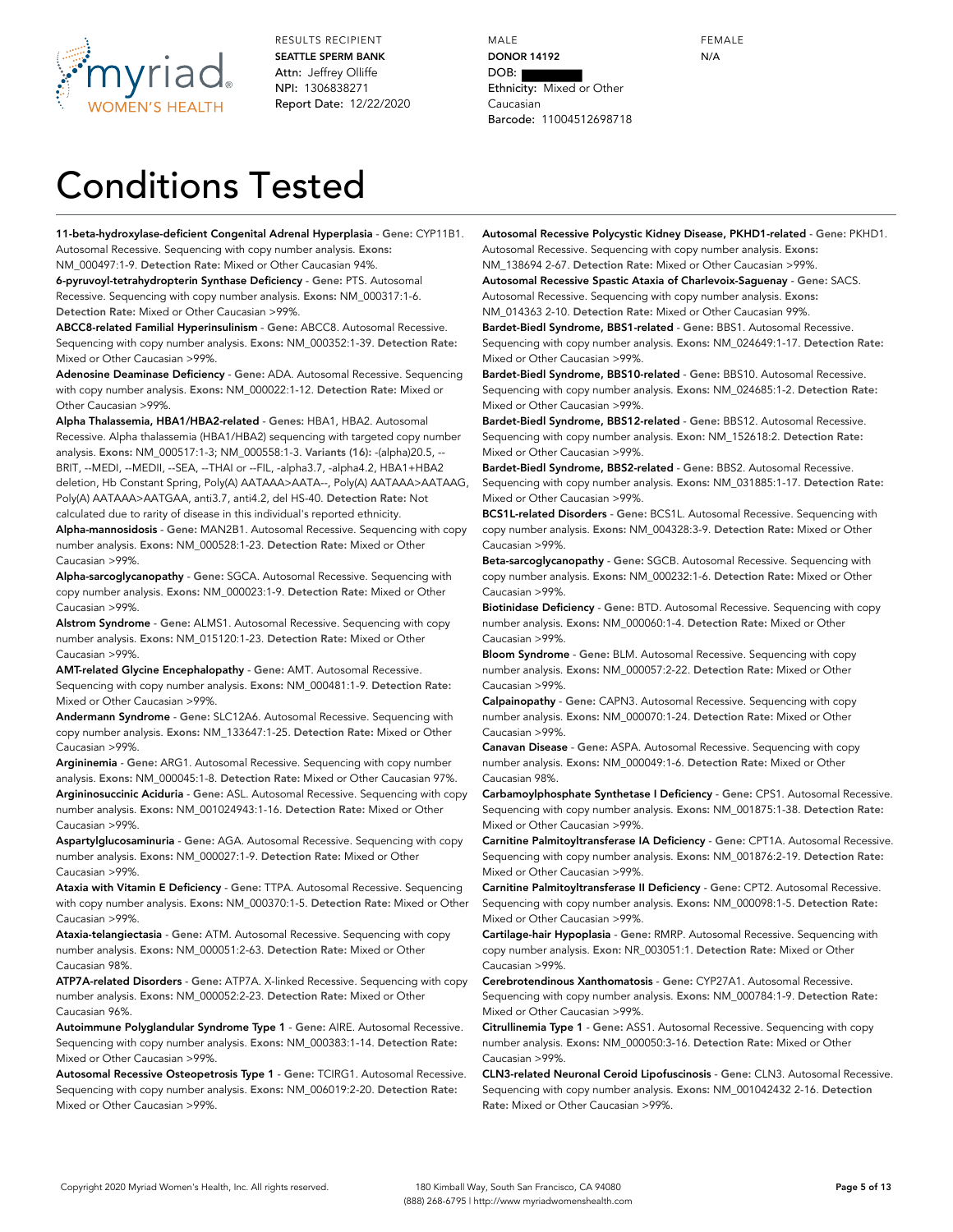

**CLN5-related Neuronal Ceroid Lipofuscinosis** - **Gene:** CLN5. Autosomal Recessive. Sequencing with copy number analysis. **Exons:** NM\_006493:1-4. **Detection Rate:** Mixed or Other Caucasian >99%.

**CLN6-related Neuronal Ceroid Lipofuscinosis** - **Gene:** CLN6. Autosomal Recessive. Sequencing with copy number analysis. **Exons:** NM\_017882:1-7. **Detection Rate:** Mixed or Other Caucasian >99%.

**CLN8-related Neuronal Ceroid Lipofuscinosis** - **Gene:** CLN8. Autosomal Recessive. Sequencing with copy number analysis. **Exons:** NM\_018941:2-3. **Detection Rate:** Mixed or Other Caucasian >99%.

**Cohen Syndrome** - **Gene:** VPS13B. Autosomal Recessive. Sequencing with copy number analysis. **Exons:** NM\_017890:2-62. **Detection Rate:** Mixed or Other Caucasian 97%.

**COL4A3-related Alport Syndrome** - **Gene:** COL4A3. Autosomal Recessive. Sequencing with copy number analysis. **Exons:** NM\_000091:1-52. **Detection Rate:** Mixed or Other Caucasian 97%.

**COL4A4-related Alport Syndrome** - **Gene:** COL4A4. Autosomal Recessive. Sequencing with copy number analysis. **Exons:** NM\_000092:2-48. **Detection Rate:** Mixed or Other Caucasian 98%.

**Combined Pituitary Hormone Deficiency, PROP1-related** - **Gene:** PROP1. Autosomal Recessive. Sequencing with copy number analysis. **Exons:** NM\_006261:1-3. **Detection Rate:** Mixed or Other Caucasian >99%.

**Congenital Adrenal Hyperplasia, CYP21A2-related** - **Gene:** CYP21A2. Autosomal Recessive. Analysis of homologous regions. **Variants (13):** CYP21A2 deletion, CYP21A2 duplication, CYP21A2 triplication, G111Vfs\*21, I173N, L308Ffs\*6, P31L, Q319\*, Q319\*+CYP21A2dup, R357W, V282L, [I237N;V238E;M240K], c.293-13C>G. **Detection Rate:** Mixed or Other Caucasian 96%.

**Congenital Disorder of Glycosylation Type Ia** - **Gene:** PMM2. Autosomal Recessive. Sequencing with copy number analysis. **Exons:** NM\_000303:1-8. **Detection Rate:** Mixed or Other Caucasian >99%.

**Congenital Disorder of Glycosylation Type Ic** - **Gene:** ALG6. Autosomal Recessive. Sequencing with copy number analysis. **Exons:** NM\_013339:2-15. **Detection Rate:** Mixed or Other Caucasian >99%.

**Congenital Disorder of Glycosylation, MPI-related** - **Gene:** MPI. Autosomal Recessive. Sequencing with copy number analysis. **Exons:** NM\_002435:1-8. **Detection Rate:** Mixed or Other Caucasian >99%.

**Costeff Optic Atrophy Syndrome** - **Gene:** OPA3. Autosomal Recessive. Sequencing with copy number analysis. **Exons:** NM\_025136:1-2. **Detection Rate:** Mixed or Other Caucasian >99%.

**Cystic Fibrosis** - **Gene:** CFTR. Autosomal Recessive. Sequencing with copy number analysis. **Exons:** NM\_000492:1-27. IVS8-5T allele analysis is only reported in the

presence of the R117H mutation. **Detection Rate:** Mixed or Other Caucasian >99%. **Cystinosis** - **Gene:** CTNS. Autosomal Recessive. Sequencing with copy number analysis. **Exons:** NM\_004937:3-12. **Detection Rate:** Mixed or Other Caucasian >99%.

**D-bifunctional Protein Deficiency** - **Gene:** HSD17B4. Autosomal Recessive. Sequencing with copy number analysis. **Exons:** NM\_000414:1-24. **Detection Rate:** Mixed or Other Caucasian 98%.

**Delta-sarcoglycanopathy** - **Gene:** SGCD. Autosomal Recessive. Sequencing with copy number analysis. **Exons:** NM\_000337:2-9. **Detection Rate:** Mixed or Other Caucasian 99%.

**Dihydrolipoamide Dehydrogenase Deficiency** - **Gene:** DLD. Autosomal Recessive. Sequencing with copy number analysis. **Exons:** NM\_000108:1-14. **Detection Rate:** Mixed or Other Caucasian >99%.

**Dysferlinopathy** - **Gene:** DYSF. Autosomal Recessive. Sequencing with copy number analysis. **Exons:** NM\_003494:1-55. **Detection Rate:** Mixed or Other Caucasian 98%. **Dystrophinopathy (Including Duchenne/Becker Muscular Dystrophy)** - **Gene:** DMD. X-linked Recessive. Sequencing with copy number analysis. **Exons:**

NM\_004006:1-79. **Detection Rate:** Mixed or Other Caucasian >99%.

**ERCC6-related Disorders** - **Gene:** ERCC6. Autosomal Recessive. Sequencing with copy number analysis. **Exons:** NM\_000124:2-21. **Detection Rate:** Mixed or Other Caucasian 99%.

MALE **DONOR 14192** DOB: Ethnicity: Mixed or Other Caucasian Barcode: 11004512698718

**ERCC8-related Disorders** - **Gene:** ERCC8. Autosomal Recessive. Sequencing with copy number analysis. **Exons:** NM\_000082:1-12. **Detection Rate:** Mixed or Other Caucasian 95%.

**EVC-related Ellis-van Creveld Syndrome** - **Gene:** EVC. Autosomal Recessive. Sequencing with copy number analysis. **Exons:** NM\_153717:1-21. **Detection Rate:** Mixed or Other Caucasian 96%.

**EVC2-related Ellis-van Creveld Syndrome** - **Gene:** EVC2. Autosomal Recessive. Sequencing with copy number analysis. **Exons:** NM\_147127:1-22. **Detection Rate:** Mixed or Other Caucasian >99%.

**Fabry Disease** - **Gene:** GLA. X-linked Recessive. Sequencing with copy number analysis. **Exons:** NM\_000169:1-7. **Detection Rate:** Mixed or Other Caucasian 98%. **Familial Dysautonomia** - **Gene:** IKBKAP. Autosomal Recessive. Sequencing with copy number analysis. **Exons:** NM\_003640:2-37. **Detection Rate:** Mixed or Other Caucasian >99%.

**Familial Mediterranean Fever** - **Gene:** MEFV. Autosomal Recessive. Sequencing with copy number analysis. **Exons:** NM\_000243:1-10. **Detection Rate:** Mixed or Other Caucasian >99%.

**Fanconi Anemia Complementation Group A** - **Gene:** FANCA. Autosomal Recessive. Sequencing with copy number analysis. **Exons:** NM\_000135:1-43. **Detection Rate:** Mixed or Other Caucasian 92%.

**Fanconi Anemia, FANCC-related** - **Gene:** FANCC. Autosomal Recessive. Sequencing with copy number analysis. **Exons:** NM\_000136:2-15. **Detection Rate:** Mixed or Other Caucasian >99%.

**FKRP-related Disorders** - **Gene:** FKRP. Autosomal Recessive. Sequencing with copy number analysis. **Exon:** NM\_024301:4. **Detection Rate:** Mixed or Other Caucasian >99%.

**FKTN-related Disorders** - **Gene:** FKTN. Autosomal Recessive. Sequencing with copy number analysis. **Exons:** NM\_001079802:3-11. **Detection Rate:** Mixed or Other Caucasian >99%.

**Free Sialic Acid Storage Disorders** - **Gene:** SLC17A5. Autosomal Recessive. Sequencing with copy number analysis. **Exons:** NM\_012434:1-11. **Detection Rate:** Mixed or Other Caucasian 98%.

**Galactokinase Deficiency** - **Gene:** GALK1. Autosomal Recessive. Sequencing with copy number analysis. **Exons:** NM\_000154:1-8. **Detection Rate:** Mixed or Other Caucasian >99%.

**Galactosemia** - **Gene:** GALT. Autosomal Recessive. Sequencing with copy number analysis. **Exons:** NM\_000155:1-11. **Detection Rate:** Mixed or Other Caucasian >99%.

**Gamma-sarcoglycanopathy** - **Gene:** SGCG. Autosomal Recessive. Sequencing with copy number analysis. **Exons:** NM\_000231:2-8. **Detection Rate:** Mixed or Other Caucasian 88%.

**Gaucher Disease** - **Gene:** GBA. Autosomal Recessive. Analysis of homologous regions. **Variants (10):** D409V, D448H, IVS2+1G>A, L444P, N370S, R463C, R463H, R496H, V394L, p.L29Afs\*18. **Detection Rate:** Mixed or Other Caucasian 60%.

**GJB2-related DFNB1 Nonsyndromic Hearing Loss and Deafness** - **Gene:** GJB2. Autosomal Recessive. Sequencing with copy number analysis. **Exons:** NM\_004004:1-2. **Detection Rate:** Mixed or Other Caucasian >99%.

**GLB1-related Disorders** - **Gene:** GLB1. Autosomal Recessive. Sequencing with copy number analysis. **Exons:** NM\_000404:1-16. **Detection Rate:** Mixed or Other Caucasian >99%.

**GLDC-related Glycine Encephalopathy** - **Gene:** GLDC. Autosomal Recessive. Sequencing with copy number analysis. **Exons:** NM\_000170:1-25. **Detection Rate:** Mixed or Other Caucasian 94%.

**Glutaric Acidemia, GCDH-related** - **Gene:** GCDH. Autosomal Recessive. Sequencing with copy number analysis. **Exons:** NM\_000159:2-12. **Detection Rate:** Mixed or Other Caucasian >99%.

**Glycogen Storage Disease Type Ia** - **Gene:** G6PC. Autosomal Recessive. Sequencing with copy number analysis. **Exons:** NM\_000151:1-5. **Detection Rate:** Mixed or Other Caucasian >99%.

**Glycogen Storage Disease Type Ib** - **Gene:** SLC37A4. Autosomal Recessive. Sequencing with copy number analysis. **Exons:** NM\_001164277 3-11. **Detection Rate:** Mixed or Other Caucasian >99%.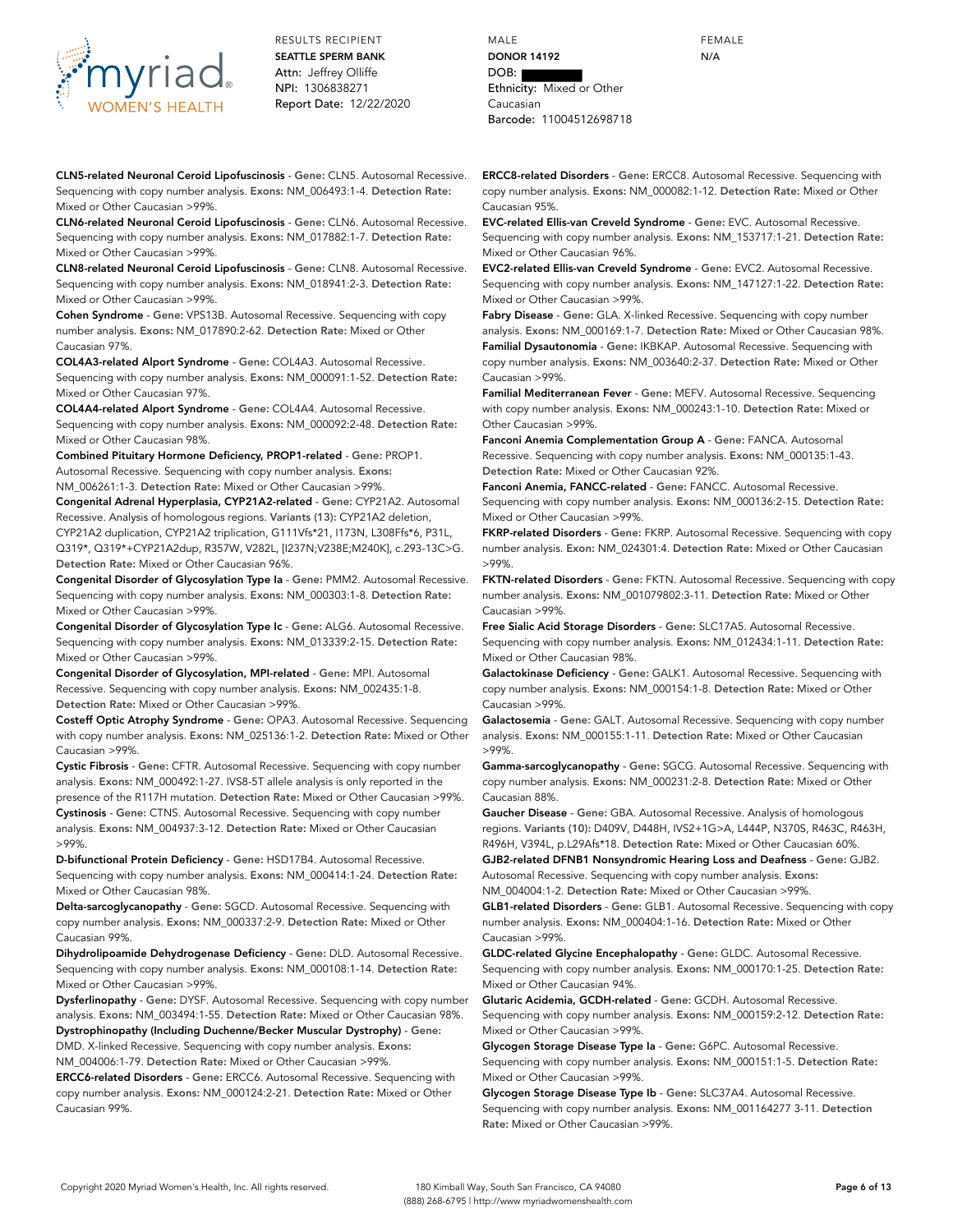

Glycogen Storage Disease Type III - Gene: AGL. Autosomal Recessive. Sequencing with copy number analysis. Exons: NM\_000642:2-34. Detection Rate: Mixed or Other Caucasian >99%.

GNE Myopathy - Gono: GNE. Autosomal Recessive. Sequencing with copy number analysis. Exons: NM\_001128227:1-12. Detection Rate: Mixed or Other Caucasian  $>99%$ 

GNPTAB-related Disorders - Gene: GNPTAB. Autosomal Recessive. Sequencing with copy number analysis. Exons: NM\_024312:1-21. Detection Rate: Mixed or Other Caucasian >99%

HADHA-related Disorders - Gene: HADHA. Autosomal Recessive. Sequencing with copy number analysis. Exons: NM\_000182:1-20. Detection Rate: Mixed or Other Caucasian >99%.

Hb Beta Chain-related Hemoglobinopathy (Including Beta Thalassemia and Sickle Coll Disease) - Gene: HBB. Autosomal Recessive. Sequencing with copy number analysis. Exons: NM\_000518:1-3. Detection Rate: Mixed or Other Caucasian >99%. Hereditary Fructose Intolerance - Gene: ALDOB. Autosomal Recessive. Sequencing

with copy number analysis. Exons: NM\_000035:2-9. Detection Rate: Mixed or Other Caucasian >99%. Herlitz Junctional Epidermolysis Bullosa, LAMB3-related - Gene: LAMB3.

Autosomal Recessive. Sequencing with copy number analysis. Exons: NM 000228 2-23. Detection Rate: Mixed or Other Caucasian >99%.

Hexosaminidase A Deficiency (Including Tay-Sachs Disease) - Gene: HEXA. Autosomal Recessive. Sequencing with copy number analysis. Exons: NM\_000520:1-14. Detection Rate: Mixed or Other Caucasian >99%.

HMG-CoA Lyase Deficiency - Gene: HMGCL. Autosomal Recessive. Sequencing with copy number analysis. Exons: NM\_000191:1-9. Detection Rate: Mixed or Other Caucasian 98%

Holocarboxylase Synthetase Deficiency - Gene: HLCS. Autosomal Recessive. Sequencing with copy number analysis. Exons: NM\_000411:4-12. Detection Rate: Mixed or Other Caucasian >99%.

Homocystinuria, CBS-related - Gene: CBS. Autosomal Recessive. Sequencing with copy number analysis. Exons: NM\_000071:3-17. Detection Rate: Mixed or Other Caucasian >99%.

Hydrolethalus Syndrome - Gene: HYLS1. Autosomal Recessive. Sequencing with copy number analysis. Exon: NM\_145014:4. Detection Rate: Mixed or Other Caucasian >99%.

Hypophosphatasia - Gono: ALPL. Autosomal Recessive. Sequencing with copy number analysis. Exons: NM\_000478:2-12. Detection Rate: Mixed or Other Caucasian >99%.

Isovaleric Acidemia - Gene: IVD. Autosomal Recessive. Sequencing with copy number analysis. Exons: NM\_002225:1-12. Detection Rate: Mixed or Other Caucasian >99%.

Joubert Syndrome 2 - Gene: TMEM216. Autosomal Recessive. Sequencing with copy number analysis. Exons: NM\_001173990:1-5. Detection Rate: Mixed or Other Caucasian >99%.

Junctional Epidermolysis Bullosa, LAMA3-related - Gene: LAMA3. Autosomal Recessive. Sequencing with copy number analysis. Exons: NM\_000227:1-38. Detection Rate: Mixed or Other Caucasian >99%.

Junctional Epidermolysis Bullosa, LAMC2-related - Gene: LAMC2. Autosomal Recessive. Sequencing with copy number analysis. Exons: NM\_005562:1-23. Detection Rate: Mixed or Other Caucasian >99%.

KCNJ11-related Familial Hyperinsulinism - Gene: KCNJ11. Autosomal Recessive. Sequencing with copy number analysis. Exon: NM\_000525:1. Detection Rate: Mixed or Other Caucasian >99%.

Krabbe Disease - Gene: GALC. Autosomal Recessive. Sequencing with copy number analysis. Exons: NM\_000153:1-17. Detection Rate: Mixed or Other Caucasian >99%.

LAMA2-related Muscular Dystrophy - Gene: LAMA2. Autosomal Recessive. Sequencing with copy number analysis. Exons: NM\_000426:1-43,45-65. Detection Rate: Mixed or Other Caucasian >99%.

Leigh Syndrome, French-Canadian Type - Gene: LRPPRC. Autosomal Recessive. Sequencing with copy number analysis. Exons: NM\_133259:1-38. Detection Rate: Mixed or Other Caucasian >99%.

**MALE DONOR 14192** DOB: Ethnicity: Mixed or Other Caucasian Barcode: 11004512698718

Lipoid Congenital Adrenal Hyperplasia - Gene: STAR. Autosomal Recessive. Sequencing with copy number analysis. Exons: NM\_000349:1-7. Detection Rate: Mixed or Other Caucasian >99%.

**FEMALE** 

 $N/A$ 

Lysosomal Acid Lipase Deficiency - Gene: LIPA. Autosomal Recessive. Sequencing with copy number analysis. Exons: NM\_000235:2-10. Detection Rate: Mixed or Other Caucasian >99%.

Maple Syrup Urine Disease Type la - Gene: BCKDHA. Autosomal Recessive. Sequencing with copy number analysis. Exons: NM\_000709:1-9. Detection Rate: Mixed or Other Caucasian >99%.

Maple Syrup Urine Disease Type Ib - Gene: BCKDHB. Autosomal Recessive. Sequencing with copy number analysis. Exons: NM\_183050:1-10. Detection Rate: Mixed or Other Caucasian >99%.

Maple Syrup Urine Disease Type II - Gene: DBT. Autosomal Recessive. Sequencing with copy number analysis. Exons: NM\_001918:1-11. Detection Rate: Mixed or Other Caucasian 96%.

Medium Chain Acyl-CoA Dehydrogenase Deficiency - Gene: ACADM. Autosomal Recessive. Sequencing with copy number analysis. Exons: NM\_000016:1-12. Detection Rate: Mixed or Other Caucasian >99%.

Megalencephalic Leukoencephalopathy with Subcortical Cysts - Gene: MLC1. Autosomal Recessive. Sequencing with copy number analysis. Exons: NM\_015166 2-12. Detection Rate: Mixed or Other Caucasian >99%.

Metachromatic Leukodystrophy - Gene: ARSA. Autosomal Recessive. Sequencing with copy number analysis. Exons: NM\_000487:1-8. Detection Rate: Mixed or Other Caucasian >99%.

Methylmalonic Acidemia, cblA Type - Gene: MMAA. Autosomal Recessive. Sequencing with copy number analysis. Exons: NM\_172250:2-7. Detection Rate: Mixed or Other Caucasian >99%.

Methylmalonic Acidemia, cblB Type - Gene: MMAB. Autosomal Recessive. Sequencing with copy number analysis. Exons: NM\_052845:1-9. Detection Rate: Mixed or Other Caucasian >99%.

Methylmalonic Aciduria and Homocystinuria, cbIC Type - Gene: MMACHC. Autosomal Recessive. Sequencing with copy number analysis. Exons: NM\_015506:1-4. Detection Rate: Mixed or Other Caucasian >99%.

MKS1-related Disorders - Gene: MKS1. Autosomal Recessive. Sequencing with copy number analysis. Exons: NM\_017777:1-18. Detection Rate: Mixed or Other Caucasian >99%.

Mucolipidosis III Gamma - Gono: GNPTG. Autosomal Recessive. Sequencing with copy number analysis. Exons: NM\_032520:1-11. Detection Rate: Mixed or Other Caucasian >99%.

Mucolipidosis IV - Gene: MCOLN1. Autosomal Recessive. Sequencing with copy number analysis. Exons: NM\_020533:1-14. Detection Rate: Mixed or Other Caucasian >99%

Mucopolysaccharidosis Type I - Gene: IDUA. Autosomal Recessive. Sequencing with copy number analysis. Exons: NM\_000203:1-14. Detection Rate: Mixed or Other Caucasian >99%.

Mucopolysaccharidosis Type II - Gene: IDS. X-linked Recessive. Sequencing with copy number analysis. Exons: NM\_000202:1-9. Detection Rate: Mixed or Other Caucasian 88%.

Mucopolysaccharidosis Type IIIA - Gene: SGSH. Autosomal Recessive. Sequencing with copy number analysis. Exons: NM\_000199:1-8. Detection Rate: Mixed or Other Caucasian >99%

Mucopolysaccharidosis Type IIIB - Gene: NAGLU. Autosomal Recessive. Sequencing with copy number analysis. Exons: NM\_000263:1-6. Detection Rate: Mixed or Other Caucasian >99%.

Mucopolysaccharidosis Type IIIC - Gene: HGSNAT. Autosomal Recessive. Sequencing with copy number analysis. Exons: NM\_152419:1-18. Detection Rate: Mixed or Other Caucasian >99%.

MUT-related Methylmalonic Acidemia - Gene: MUT. Autosomal Recessive. Sequencing with copy number analysis. Exons: NM\_000255:2-13. Detection Rate: Mixed or Other Caucasian >99%.

MYO7A-related Disorders - Gene: MYO7A. Autosomal Recessive. Sequencing with copy number analysis. Exons: NM\_000260:2-49. Detection Rate: Mixed or Other Caucasian >99%.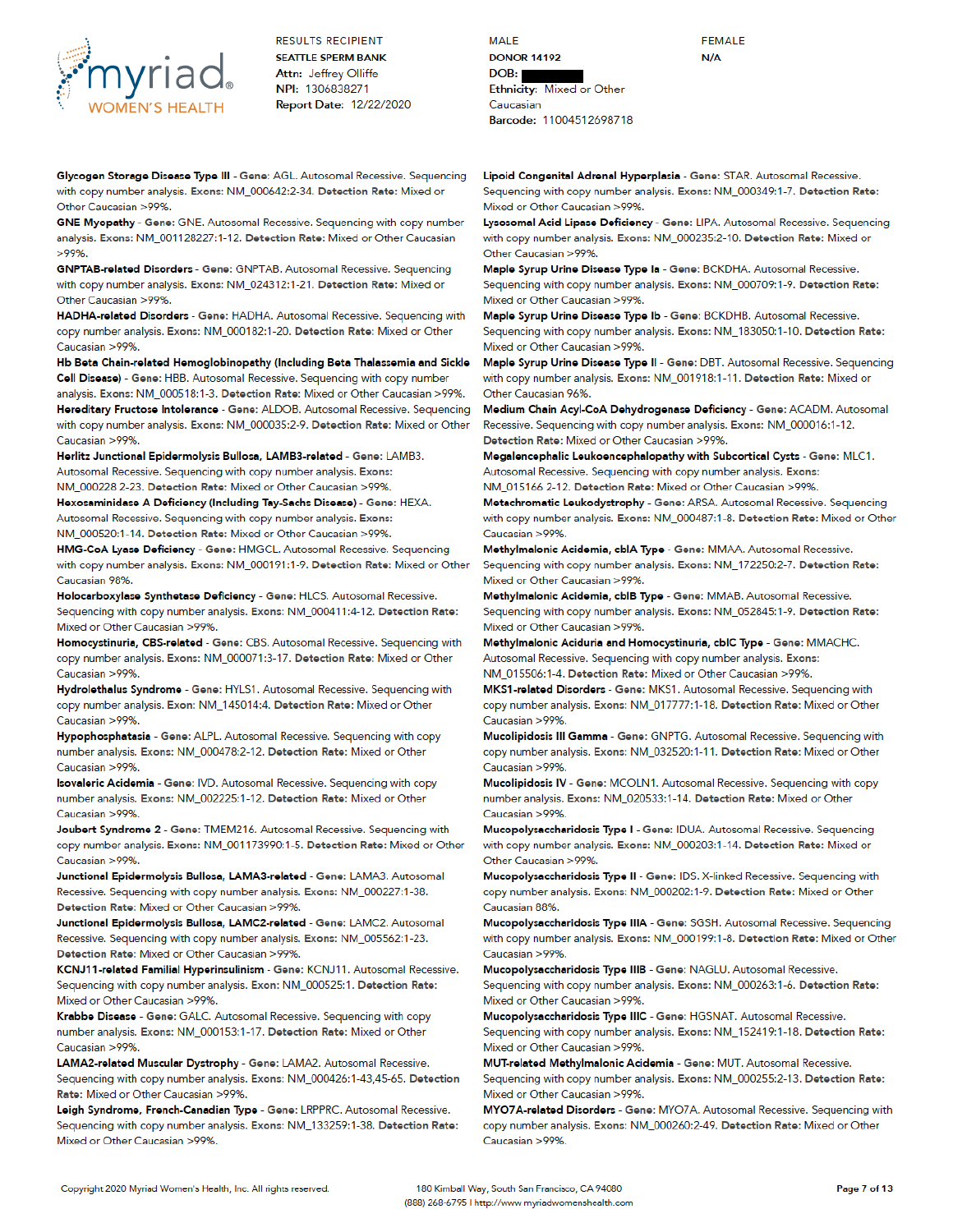

**NEB-related Nemaline Myopathy** - **Gene:** NEB. Autosomal Recessive. Sequencing with copy number analysis. **Exons:** NM\_001271208:3-80,117-183. **Detection Rate:** Mixed or Other Caucasian 92%.

**Nephrotic Syndrome, NPHS1-related** - **Gene:** NPHS1. Autosomal Recessive. Sequencing with copy number analysis. **Exons:** NM\_004646:1-29. **Detection Rate:** Mixed or Other Caucasian >99%.

**Nephrotic Syndrome, NPHS2-related** - **Gene:** NPHS2. Autosomal Recessive. Sequencing with copy number analysis. **Exons:** NM\_014625:1-8. **Detection Rate:** Mixed or Other Caucasian >99%.

**Niemann-Pick Disease Type C1** - **Gene:** NPC1. Autosomal Recessive. Sequencing with copy number analysis. **Exons:** NM\_000271:1-25. **Detection Rate:** Mixed or Other Caucasian >99%.

**Niemann-Pick Disease Type C2** - **Gene:** NPC2. Autosomal Recessive. Sequencing with copy number analysis. **Exons:** NM\_006432:1-5. **Detection Rate:** Mixed or Other Caucasian >99%.

**Niemann-Pick Disease, SMPD1-related** - **Gene:** SMPD1. Autosomal Recessive. Sequencing with copy number analysis. **Exons:** NM\_000543:1-6. **Detection Rate:** Mixed or Other Caucasian >99%.

**Nijmegen Breakage Syndrome** - **Gene:** NBN. Autosomal Recessive. Sequencing with copy number analysis. **Exons:** NM\_002485:1-16. **Detection Rate:** Mixed or Other Caucasian >99%.

**Ornithine Transcarbamylase Deficiency** - **Gene:** OTC. X-linked Recessive. Sequencing with copy number analysis. **Exons:** NM\_000531:1-10. **Detection Rate:** Mixed or Other Caucasian 97%.

**PCCA-related Propionic Acidemia** - **Gene:** PCCA. Autosomal Recessive. Sequencing with copy number analysis. **Exons:** NM\_000282:1-24. **Detection Rate:** Mixed or Other Caucasian 95%.

**PCCB-related Propionic Acidemia** - **Gene:** PCCB. Autosomal Recessive. Sequencing with copy number analysis. **Exons:** NM\_000532:1-15. **Detection Rate:** Mixed or Other Caucasian >99%.

**PCDH15-related Disorders** - **Gene:** PCDH15. Autosomal Recessive. Sequencing with copy number analysis. **Exons:** NM\_033056:2-33. **Detection Rate:** Mixed or Other Caucasian 93%.

**Pendred Syndrome** - **Gene:** SLC26A4. Autosomal Recessive. Sequencing with copy number analysis. **Exons:** NM\_000441:2-21. **Detection Rate:** Mixed or Other Caucasian >99%.

**Peroxisome Biogenesis Disorder Type 1** - **Gene:** PEX1. Autosomal Recessive. Sequencing with copy number analysis. **Exons:** NM\_000466:1-24. **Detection Rate:** Mixed or Other Caucasian >99%.

**Peroxisome Biogenesis Disorder Type 3** - **Gene:** PEX12. Autosomal Recessive. Sequencing with copy number analysis. **Exons:** NM\_000286:1-3. **Detection Rate:** Mixed or Other Caucasian >99%.

**Peroxisome Biogenesis Disorder Type 4** - **Gene:** PEX6. Autosomal Recessive. Sequencing with copy number analysis. **Exons:** NM\_000287:1-17. **Detection Rate:** Mixed or Other Caucasian 97%.

**Peroxisome Biogenesis Disorder Type 5** - **Gene:** PEX2. Autosomal Recessive. Sequencing with copy number analysis. **Exon:** NM\_000318:4. **Detection Rate:** Mixed or Other Caucasian >99%.

**Peroxisome Biogenesis Disorder Type 6** - **Gene:** PEX10. Autosomal Recessive. Sequencing with copy number analysis. **Exons:** NM\_153818:1-6. **Detection Rate:** Mixed or Other Caucasian >99%.

**Phenylalanine Hydroxylase Deficiency** - **Gene:** PAH. Autosomal Recessive. Sequencing with copy number analysis. **Exons:** NM\_000277:1-13. **Detection Rate:** Mixed or Other Caucasian >99%.

**POMGNT-related Disorders** - **Gene:** POMGNT1. Autosomal Recessive. Sequencing with copy number analysis. **Exons:** NM\_017739:2-22. **Detection Rate:** Mixed or Other Caucasian 96%.

**Pompe Disease** - **Gene:** GAA. Autosomal Recessive. Sequencing with copy number analysis. **Exons:** NM\_000152:2-20. **Detection Rate:** Mixed or Other Caucasian 98%. **PPT1-related Neuronal Ceroid Lipofuscinosis** - **Gene:** PPT1. Autosomal Recessive. Sequencing with copy number analysis. **Exons:** NM\_000310:1-9. **Detection Rate:** Mixed or Other Caucasian >99%.

MALE **DONOR 14192** DOB: Ethnicity: Mixed or Other Caucasian Barcode: 11004512698718

**Primary Carnitine Deficiency** - **Gene:** SLC22A5. Autosomal Recessive. Sequencing with copy number analysis. **Exons:** NM\_003060:1-10. **Detection Rate:** Mixed or Other Caucasian >99%.

**Primary Hyperoxaluria Type 1** - **Gene:** AGXT. Autosomal Recessive. Sequencing with copy number analysis. **Exons:** NM\_000030:1-11. **Detection Rate:** Mixed or Other Caucasian >99%.

**Primary Hyperoxaluria Type 2** - **Gene:** GRHPR. Autosomal Recessive. Sequencing with copy number analysis. **Exons:** NM\_012203:1-9. **Detection Rate:** Mixed or Other Caucasian >99%.

**Primary Hyperoxaluria Type 3** - **Gene:** HOGA1. Autosomal Recessive. Sequencing with copy number analysis. **Exons:** NM\_138413:1-7. **Detection Rate:** Mixed or Other Caucasian >99%.

**Pycnodysostosis** - **Gene:** CTSK. Autosomal Recessive. Sequencing with copy number analysis. **Exons:** NM\_000396:2-8. **Detection Rate:** Mixed or Other Caucasian >99%.

**Pyruvate Carboxylase Deficiency** - **Gene:** PC. Autosomal Recessive. Sequencing with copy number analysis. **Exons:** NM\_000920:3-22. **Detection Rate:** Mixed or Other Caucasian >99%.

**Rhizomelic Chondrodysplasia Punctata Type 1** - **Gene:** PEX7. Autosomal Recessive. Sequencing with copy number analysis. **Exons:** NM\_000288:1-10. **Detection Rate:** Mixed or Other Caucasian >99%.

**RTEL1-related Disorders** - **Gene:** RTEL1. Autosomal Recessive. Sequencing with copy number analysis. **Exons:** NM\_032957:2-35. **Detection Rate:** Mixed or Other Caucasian >99%.

**Sandhoff Disease** - **Gene:** HEXB. Autosomal Recessive. Sequencing with copy number analysis. **Exons:** NM\_000521:1-14. **Detection Rate:** Mixed or Other Caucasian >99%.

**Short-chain Acyl-CoA Dehydrogenase Deficiency** - **Gene:** ACADS. Autosomal Recessive. Sequencing with copy number analysis. **Exons:** NM\_000017:1-10. **Detection Rate:** Mixed or Other Caucasian >99%.

**Sjogren-Larsson Syndrome** - **Gene:** ALDH3A2. Autosomal Recessive. Sequencing with copy number analysis. **Exons:** NM\_000382:1-10. **Detection Rate:** Mixed or Other Caucasian 96%.

**SLC26A2-related Disorders** - **Gene:** SLC26A2. Autosomal Recessive. Sequencing with copy number analysis. **Exons:** NM\_000112:2-3. **Detection Rate:** Mixed or Other Caucasian >99%.

**Smith-Lemli-Opitz Syndrome** - **Gene:** DHCR7. Autosomal Recessive. Sequencing with copy number analysis. **Exons:** NM\_001360:3-9. **Detection Rate:** Mixed or Other Caucasian >99%.

**Spastic Paraplegia Type 15** - **Gene:** ZFYVE26. Autosomal Recessive. Sequencing with copy number analysis. **Exons:** NM\_015346:2-42. **Detection Rate:** Mixed or Other Caucasian >99%.

**Spinal Muscular Atrophy** - **Gene:** SMN1. Autosomal Recessive. Spinal muscular atrophy. **Variant (1):** SMN1 copy number. **Detection Rate:** Mixed or Other Caucasian 95%.

**Spondylothoracic Dysostosis** - **Gene:** MESP2. Autosomal Recessive. Sequencing with copy number analysis. **Exons:** NM\_001039958:1-2. **Detection Rate:** Mixed or Other Caucasian >99%.

**TGM1-related Autosomal Recessive Congenital Ichthyosis** - **Gene:** TGM1. Autosomal Recessive. Sequencing with copy number analysis. **Exons:** NM\_000359 2-15. **Detection Rate:** Mixed or Other Caucasian >99%.

**TPP1-related Neuronal Ceroid Lipofuscinosis** - **Gene:** TPP1. Autosomal Recessive. Sequencing with copy number analysis. **Exons:** NM\_000391:1-13. **Detection Rate:** Mixed or Other Caucasian >99%.

**Tyrosine Hydroxylase Deficiency** - **Gene:** TH. Autosomal Recessive. Sequencing with copy number analysis. **Exons:** NM\_199292:1-14. **Detection Rate:** Mixed or Other Caucasian >99%.

**Tyrosinemia Type I** - **Gene:** FAH. Autosomal Recessive. Sequencing with copy number analysis. **Exons:** NM\_000137:1-14. **Detection Rate:** Mixed or Other Caucasian >99%.

**Tyrosinemia Type II** - **Gene:** TAT. Autosomal Recessive. Sequencing with copy number analysis. **Exons:** NM\_000353:2-12. **Detection Rate:** Mixed or Other Caucasian >99%.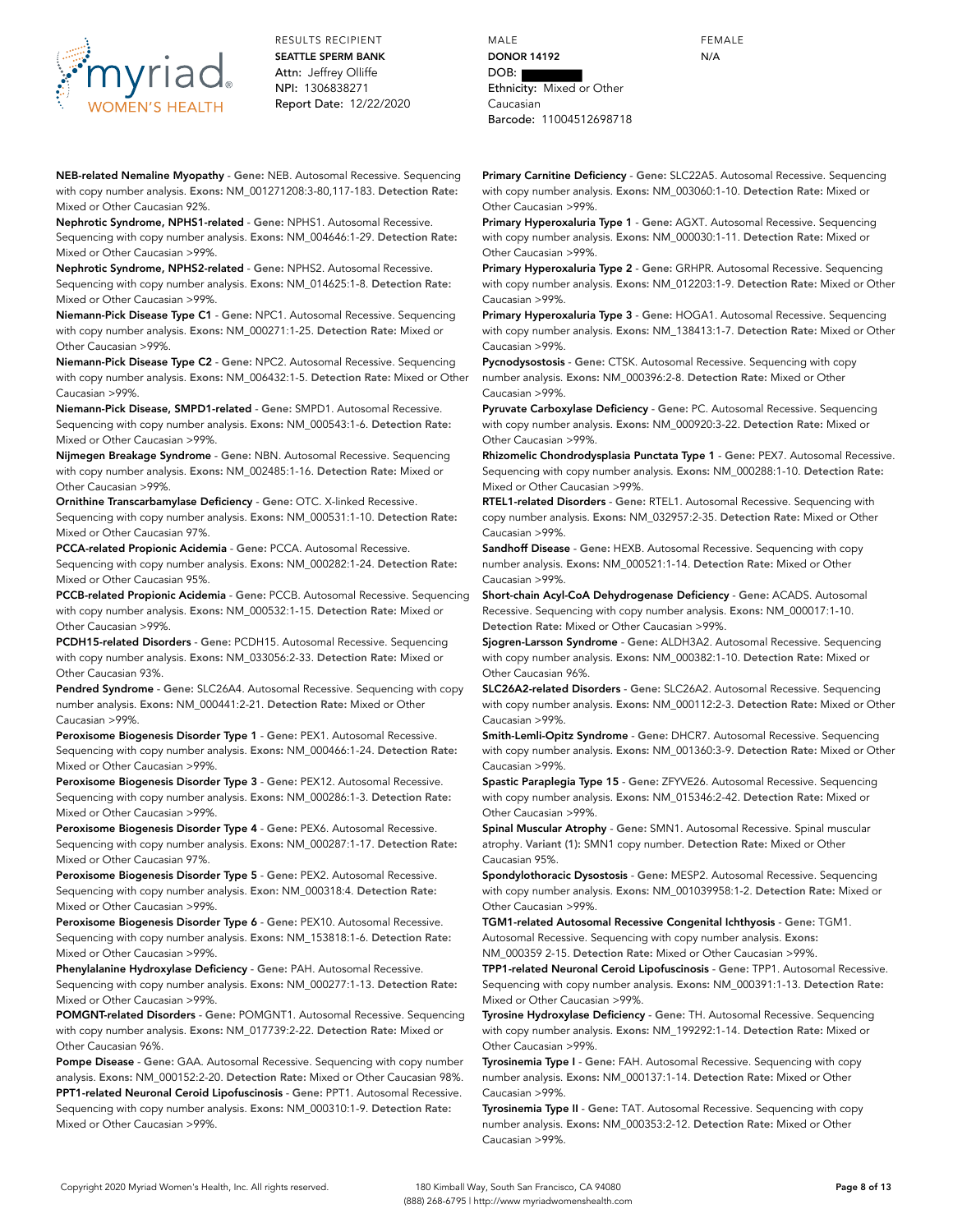

MALE **DONOR 14192** DOB: Ethnicity: Mixed or Other Caucasian Barcode: 11004512698718

FEMALE N/A

**X-linked Congenital Adrenal Hypoplasia** - **Gene:** NR0B1. X-linked Recessive. Sequencing with copy number analysis. **Exons:** NM\_000475:1-2. **Detection Rate:** Mixed or Other Caucasian 99%.

**X-linked Juvenile Retinoschisis** - **Gene:** RS1. X-linked Recessive. Sequencing with copy number analysis. **Exons:** NM\_000330:1-6. **Detection Rate:** Mixed or Other Caucasian 98%.

**X-linked Myotubular Myopathy** - **Gene:** MTM1. X-linked Recessive. Sequencing with copy number analysis. **Exons:** NM\_000252:2-15. **Detection Rate:** Mixed or Other Caucasian 98%.

**X-linked Severe Combined Immunodeficiency** - **Gene:** IL2RG. X-linked Recessive. Sequencing with copy number analysis. **Exons:** NM\_000206:1-8. **Detection Rate:** Mixed or Other Caucasian >99%.

**Xeroderma Pigmentosum Group A** - **Gene:** XPA. Autosomal Recessive. Sequencing with copy number analysis. **Exons:** NM\_000380:1-6. **Detection Rate:** Mixed or Other Caucasian >99%.

**Xeroderma Pigmentosum Group C** - **Gene:** XPC. Autosomal Recessive. Sequencing with copy number analysis. **Exons:** NM\_004628:1-16. **Detection Rate:** Mixed or Other Caucasian 97%.

**USH1C-related Disorders** - **Gene:** USH1C. Autosomal Recessive. Sequencing with copy number analysis. **Exons:** NM\_005709:1-21. **Detection Rate:** Mixed or Other Caucasian >99%.

**USH2A-related Disorders** - **Gene:** USH2A. Autosomal Recessive. Sequencing with copy number analysis. **Exons:** NM\_206933:2-72. **Detection Rate:** Mixed or Other Caucasian 94%.

**Usher Syndrome Type 3** - **Gene:** CLRN1. Autosomal Recessive. Sequencing with copy number analysis. **Exons:** NM\_174878:1-3. **Detection Rate:** Mixed or Other Caucasian >99%.

**Very-long-chain Acyl-CoA Dehydrogenase Deficiency** - **Gene:** ACADVL. Autosomal Recessive. Sequencing with copy number analysis. **Exons:** NM\_000018:1-20. **Detection Rate:** Mixed or Other Caucasian >99%.

**Wilson Disease** - **Gene:** ATP7B. Autosomal Recessive. Sequencing with copy number analysis. **Exons:** NM\_000053:1-21. **Detection Rate:** Mixed or Other Caucasian >99%.

**X-linked Adrenoleukodystrophy** - **Gene:** ABCD1. X-linked Recessive. Sequencing with copy number analysis. **Exons:** NM\_000033:1-6. **Detection Rate:** Mixed or Other Caucasian 77%.

**X-linked Alport Syndrome** - **Gene:** COL4A5. X-linked Recessive. Sequencing with copy number analysis. **Exons:** NM\_000495:1-51. **Detection Rate:** Mixed or Other Caucasian 95%.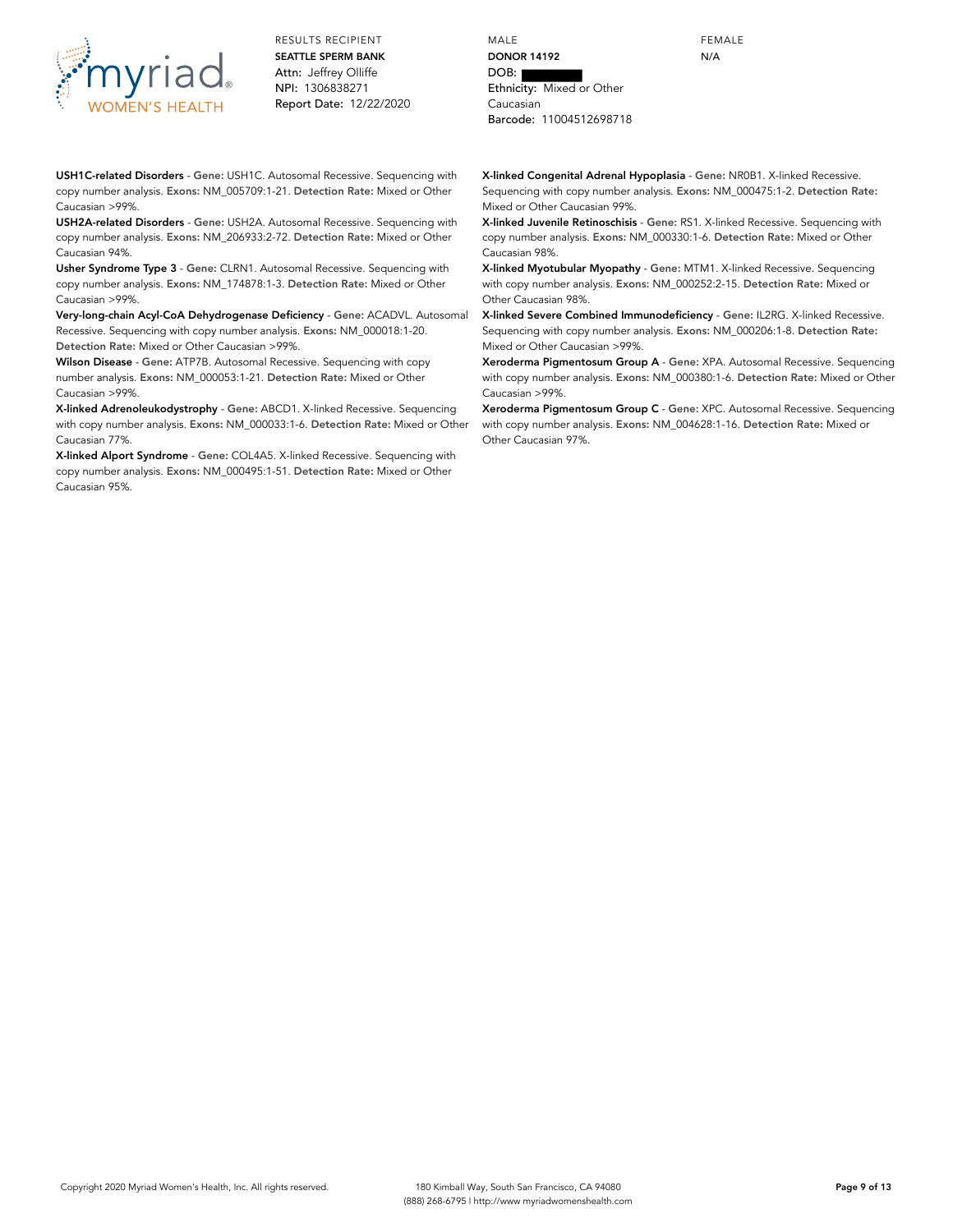

MALE **DONOR 14192** DOB: Ethnicity: Mixed or Other Caucasian Barcode: 11004512698718

FEMALE N/A

## Risk Calculations

Below are the risk calculations for all conditions tested. Negative results do not rule out the possibility of being a carrier. Residual risk is an estimate of each patient's posttest likelihood of being a carrier, while the reproductive risk represents an estimated likelihood that the patients' future children could inherit each disease. These risks are inherent to all carrier-screening tests, may vary by ethnicity, are predicated on a negative family history, and are present even given a negative test result. Inaccurate reporting of ethnicity may cause errors in risk calculation. In addition, average carrier rates are estimated using incidence or prevalence data from published scientific literature and/or reputable databases, where available, and are incorporated into residual risk calculations for each population/ethnicity. When population-specific data is not available for a condition, average worldwide incidence or prevalence is used. Further, incidence and prevalence data are only collected for the specified phenotypes (which include primarily the classic or severe forms of disease) and may not include alternate or milder disease manifestations associated with the gene. Actual incidence rates, prevalence rates, and carrier rates, and therefore actual residual risks, may be higher or lower than the estimates provided. Carrier rates, incidence/prevalence, and/or residual risks are not provided for some genes with biological or heritable properties that would make these estimates inaccurate. A '†' symbol indicates a positive result. See the full clinical report for interpretation and details. The reproductive risk presented is based on a hypothetical pairing with a partner of the same ethnic group.

|                                                              | <b>DONOR 14192</b>          |                          |
|--------------------------------------------------------------|-----------------------------|--------------------------|
| <b>Disease</b>                                               | Residual Risk               | <b>Reproductive Risk</b> |
| 11-beta-hydroxylase-deficient Congenital Adrenal Hyperplasia | 1 in 3,800                  | $< 1$ in 1,000,000       |
| 6-pyruvoyl-tetrahydropterin Synthase Deficiency              | $< 1$ in 50,000             | $< 1$ in 1,000,000       |
| <b>ABCC8-related Familial Hyperinsulinism</b>                | 1 in 17,000                 | $<$ 1 in 1,000,000       |
| <b>Adenosine Deaminase Deficiency</b>                        | 1 in 22,000                 | $<$ 1 in 1,000,000       |
| Alpha Thalassemia, HBA1/HBA2-related                         | Alpha globin status: aa/aa. | Not calculated           |
| Alpha-mannosidosis                                           | 1 in 35,000                 | $<$ 1 in 1,000,000       |
| Alpha-sarcoglycanopathy                                      | $< 1$ in 50,000             | $<$ 1 in 1,000,000       |
| <b>Alstrom Syndrome</b>                                      | $<$ 1 in 50,000             | $<$ 1 in 1,000,000       |
| <b>AMT-related Glycine Encephalopathy</b>                    | 1 in 22,000                 | $< 1$ in 1,000,000       |
| Andermann Syndrome                                           | $< 1$ in 50,000             | $<$ 1 in 1,000,000       |
| Argininemia                                                  | $<$ 1 in 17,000             | $<$ 1 in 1,000,000       |
| Argininosuccinic Aciduria                                    | 1 in 13,000                 | $<$ 1 in 1,000,000       |
| Aspartylglucosaminuria                                       | $< 1$ in 50,000             | $< 1$ in 1,000,000       |
| Ataxia with Vitamin E Deficiency                             | $< 1$ in 50,000             | $< 1$ in 1,000,000       |
| Ataxia-telangiectasia                                        | 1 in 11,000                 | $<$ 1 in 1,000,000       |
| <b>ATP7A-related Disorders</b>                               | $<$ 1 in 1,000,000          | 1 in 600,000             |
| Autoimmune Polyglandular Syndrome Type 1                     | 1 in 15,000                 | $<$ 1 in 1,000,000       |
| Autosomal Recessive Osteopetrosis Type 1                     | 1 in 35,000                 | $<$ 1 in 1,000,000       |
| Autosomal Recessive Polycystic Kidney Disease, PKHD1-related | 1 in 8,100                  | $<$ 1 in 1,000,000       |
| Autosomal Recessive Spastic Ataxia of Charlevoix-Saguenay    | $<$ 1 in 44,000             | $<$ 1 in 1,000,000       |
| Bardet-Biedl Syndrome, BBS1-related                          | 1 in 32,000                 | $<$ 1 in 1,000,000       |
| Bardet-Biedl Syndrome, BBS10-related                         | 1 in 42,000                 | $<$ 1 in 1,000,000       |
| Bardet-Biedl Syndrome, BBS12-related                         | $< 1$ in 50,000             | $<$ 1 in 1,000,000       |
| Bardet-Biedl Syndrome, BBS2-related                          | $<$ 1 in 50,000             | $<$ 1 in 1,000,000       |
| <b>BCS1L-related Disorders</b>                               | $<$ 1 in 50,000             | $<$ 1 in 1,000,000       |
| Beta-sarcoglycanopathy                                       | 1 in 39,000                 | $<$ 1 in 1,000,000       |
| <b>Biotinidase Deficiency</b>                                | 1 in 13,000                 | 1 in 650,000             |
| <b>Bloom Syndrome</b>                                        | $<$ 1 in 50,000             | $<$ 1 in 1,000,000       |
| Calpainopathy                                                | 1 in 13,000                 | $<$ 1 in 1,000,000       |
| <b>Canavan Disease</b>                                       | 1 in 9,700                  | $<$ 1 in 1,000,000       |
| Carbamoylphosphate Synthetase I Deficiency                   | $< 1$ in 57,000             | $<$ 1 in 1,000,000       |
| Carnitine Palmitoyltransferase IA Deficiency                 | $<$ 1 in 50,000             | $<$ 1 in 1,000,000       |
| Carnitine Palmitoyltransferase II Deficiency                 | 1 in 25,000                 | $<$ 1 in 1,000,000       |
| Cartilage-hair Hypoplasia                                    | $< 1$ in 50,000             | $<$ 1 in 1,000,000       |
| Cerebrotendinous Xanthomatosis                               | 1 in 11,000                 | $<$ 1 in 1,000,000       |
| Citrullinemia Type 1                                         | 1 in 14,000                 | $<$ 1 in 1,000,000       |
| <b>CLN3-related Neuronal Ceroid Lipofuscinosis</b>           | 1 in 8,600                  | $<$ 1 in 1,000,000       |
| <b>CLN5-related Neuronal Ceroid Lipofuscinosis</b>           | $< 1$ in 50,000             | $<$ 1 in 1,000,000       |
| <b>CLN6-related Neuronal Ceroid Lipofuscinosis</b>           | 1 in 43,000                 | $<$ 1 in 1,000,000       |
| <b>CLN8-related Neuronal Ceroid Lipofuscinosis</b>           | $<$ 1 in 50,000             | $<$ 1 in 1,000,000       |
| <b>Cohen Syndrome</b>                                        | $<$ 1 in 15,000             | $<$ 1 in 1,000,000       |
| COL4A3-related Alport Syndrome                               | 1 in 6,200                  | $<$ 1 in 1,000,000       |
| COL4A4-related Alport Syndrome                               | 1 in 12,000                 | $<$ 1 in 1,000,000       |
| Combined Pituitary Hormone Deficiency, PROP1-related         | 1 in 6,100                  | $<$ 1 in 1,000,000       |
| Congenital Adrenal Hyperplasia, CYP21A2-related              | 1 in 1,300                  | 1 in 280,000             |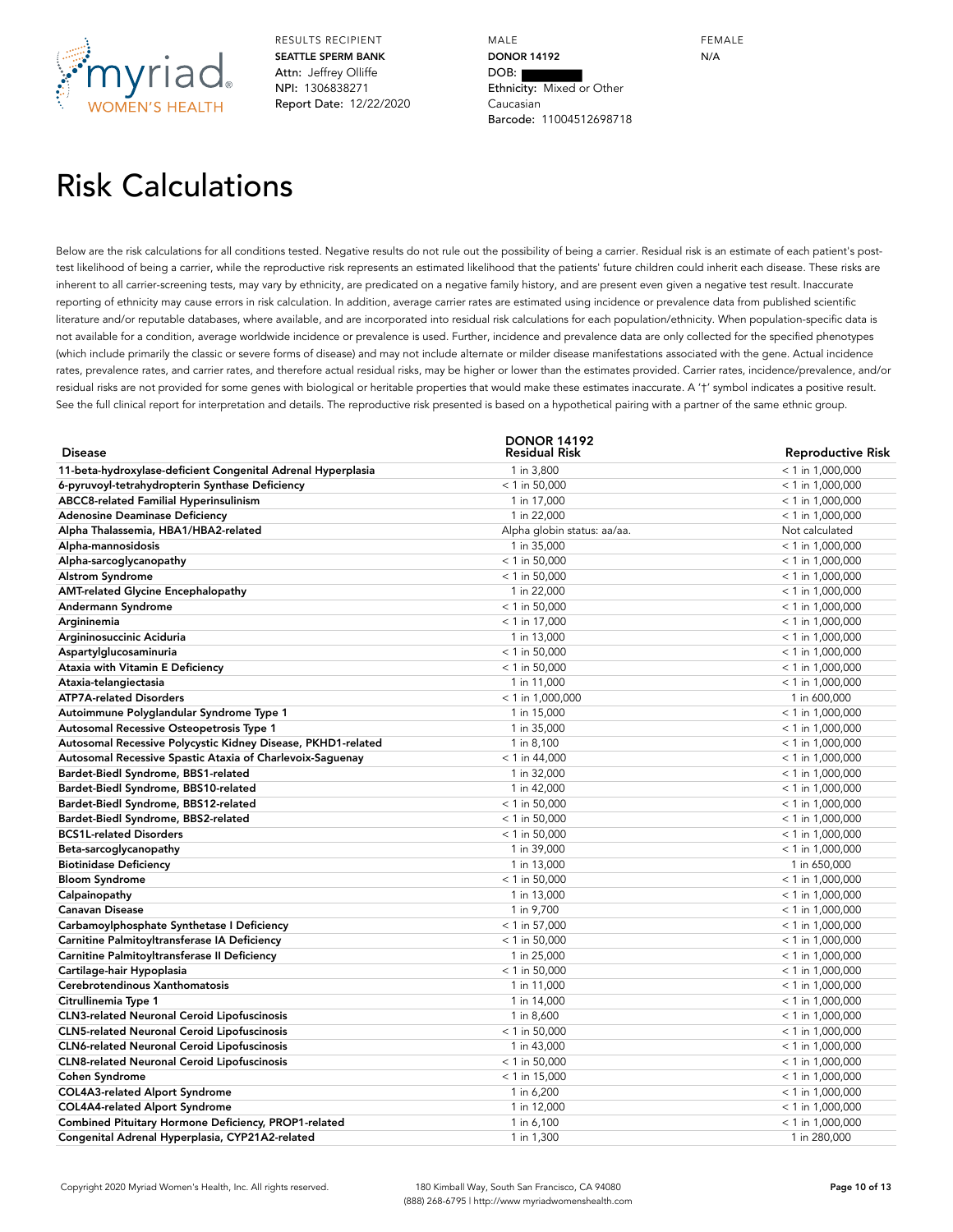

MALE **DONOR 14192** DOB: Ethnicity: Mixed or Other Caucasian Barcode: 11004512698718

| <b>Disease</b>                                                                     | <b>DONOR 14192</b><br>Residual Risk | <b>Reproductive Risk</b>                 |
|------------------------------------------------------------------------------------|-------------------------------------|------------------------------------------|
| Congenital Disorder of Glycosylation Type la                                       | 1 in 16,000                         | $<$ 1 in 1,000,000                       |
| Congenital Disorder of Glycosylation Type Ic                                       | $<$ 1 in 50,000                     | $< 1$ in 1,000,000                       |
| Congenital Disorder of Glycosylation, MPI-related                                  | $<$ 1 in 50,000                     | $<$ 1 in 1,000,000                       |
| <b>Costeff Optic Atrophy Syndrome</b>                                              | $<$ 1 in 50,000                     | $<$ 1 in 1,000,000                       |
| <b>Cystic Fibrosis</b>                                                             | 1 in 3,000                          | 1 in 360,000                             |
| Cystinosis                                                                         | 1 in 22,000                         | $<$ 1 in 1,000,000                       |
| D-bifunctional Protein Deficiency                                                  | 1 in 9,000                          | $<$ 1 in 1,000,000                       |
| Delta-sarcoglycanopathy                                                            | $<$ 1 in 40,000                     | $<$ 1 in 1,000,000                       |
| Dihydrolipoamide Dehydrogenase Deficiency                                          | $< 1$ in 50,000                     | $<$ 1 in 1,000,000                       |
| Dysferlinopathy                                                                    | 1 in 11,000                         | $<$ 1 in 1,000,000                       |
| Dystrophinopathy (Including Duchenne/Becker Muscular Dystrophy)                    | Not calculated                      | Not calculated                           |
| <b>ERCC6-related Disorders</b>                                                     | 1 in 26,000                         | $<$ 1 in 1,000,000                       |
| <b>ERCC8-related Disorders</b>                                                     | $< 1$ in 9,900                      | $<$ 1 in 1,000,000                       |
| <b>EVC-related Ellis-van Creveld Syndrome</b>                                      | 1 in 7,500                          | $<$ 1 in 1,000,000                       |
| <b>EVC2-related Ellis-van Creveld Syndrome</b>                                     | $<$ 1 in 50,000                     | $<$ 1 in 1,000,000                       |
| <b>Fabry Disease</b>                                                               | $<$ 1 in 1,000,000                  | 1 in 80,000                              |
| <b>Familial Dysautonomia</b>                                                       | $<$ 1 in 50,000                     | $<$ 1 in 1,000,000                       |
| Familial Mediterranean Fever                                                       | $<$ 1 in 50,000                     | $<$ 1 in 1,000,000                       |
| Fanconi Anemia Complementation Group A                                             | 1 in 2,800                          | $<$ 1 in 1,000,000                       |
| Fanconi Anemia, FANCC-related                                                      | $<$ 1 in 50,000                     | $<$ 1 in 1,000,000                       |
| <b>FKRP-related Disorders</b>                                                      | 1 in 16,000                         | $<$ 1 in 1,000,000                       |
| <b>FKTN-related Disorders</b>                                                      | $<$ 1 in 50,000                     | $<$ 1 in 1,000,000                       |
| Free Sialic Acid Storage Disorders                                                 | $<$ 1 in 30,000                     | $<$ 1 in 1,000,000                       |
| Galactokinase Deficiency                                                           | 1 in 10,000                         | $<$ 1 in 1,000,000                       |
| Galactosemia                                                                       | 1 in 8,600                          | $<$ 1 in 1,000,000                       |
| Gamma-sarcoglycanopathy                                                            | 1 in 3,000                          | $<$ 1 in 1,000,000                       |
| <b>Gaucher Disease</b>                                                             | 1 in 260                            | 1 in 110,000                             |
| GJB2-related DFNB1 Nonsyndromic Hearing Loss and Deafness                          | 1 in 2,500                          | 1 in 260,000                             |
| <b>GLB1-related Disorders</b>                                                      | 1 in 19,000                         | $<$ 1 in 1,000,000                       |
| <b>GLDC-related Glycine Encephalopathy</b>                                         | 1 in 2,800                          | $<$ 1 in 1,000,000                       |
| Glutaric Acidemia, GCDH-related                                                    | 1 in 16,000                         | $<$ 1 in 1,000,000                       |
| Glycogen Storage Disease Type la                                                   | 1 in 18,000                         | $<$ 1 in 1,000,000                       |
| Glycogen Storage Disease Type Ib                                                   | 1 in 35,000                         | $<$ 1 in 1,000,000                       |
| Glycogen Storage Disease Type III                                                  | 1 in 16,000                         | $<$ 1 in 1,000,000                       |
| <b>GNE Myopathy</b><br><b>GNPTAB-related Disorders</b>                             | 1 in 23,000                         | $<$ 1 in 1,000,000                       |
| <b>HADHA-related Disorders</b>                                                     | 1 in 32,000<br>1 in 20,000          | $<$ 1 in 1,000,000<br>$<$ 1 in 1,000,000 |
| Hb Beta Chain-related Hemoglobinopathy (Including Beta Thalassemia and Sickle Cell |                                     |                                          |
| Disease)                                                                           | 1 in 3,100                          | 1 in 390,000                             |
| Hereditary Fructose Intolerance                                                    | 1 in 7,900                          | $<$ 1 in 1,000,000                       |
| Herlitz Junctional Epidermolysis Bullosa, LAMB3-related                            | $<$ 1 in 50,000                     | $<$ 1 in 1,000,000                       |
| Hexosaminidase A Deficiency (Including Tay-Sachs Disease)                          | 1 in 30,000                         | $<$ 1 in 1,000,000                       |
| <b>HMG-CoA Lyase Deficiency</b>                                                    | $<$ 1 in 33,000                     | $<$ 1 in 1,000,000                       |
| Holocarboxylase Synthetase Deficiency                                              | 1 in 15,000                         | $< 1$ in 1,000,000                       |
| Homocystinuria, CBS-related                                                        | 1 in 9,400                          | $< 1$ in 1,000,000                       |
| <b>Hydrolethalus Syndrome</b>                                                      | $<$ 1 in 50,000                     | $<$ 1 in 1,000,000                       |
| Hypophosphatasia                                                                   | 1 in 27,000                         | $<$ 1 in 1,000,000                       |
| Isovaleric Acidemia                                                                | 1 in 32,000                         | $<$ 1 in 1,000,000                       |
| Joubert Syndrome 2                                                                 | $<$ 1 in 50,000                     | $<$ 1 in 1,000,000                       |
| Junctional Epidermolysis Bullosa, LAMA3-related                                    | $<$ 1 in 50,000                     | $<$ 1 in 1,000,000                       |
| Junctional Epidermolysis Bullosa, LAMC2-related                                    | $<$ 1 in 50,000                     | $<$ 1 in 1,000,000                       |
| KCNJ11-related Familial Hyperinsulinism                                            | $<$ 1 in 50,000                     | $<$ 1 in 1,000,000                       |
| <b>Krabbe Disease</b>                                                              | 1 in 14,000                         | $<$ 1 in 1,000,000                       |
| LAMA2-related Muscular Dystrophy                                                   | 1 in 34,000                         | $<$ 1 in 1,000,000                       |
| Leigh Syndrome, French-Canadian Type                                               | $<$ 1 in 50,000                     | $<$ 1 in 1,000,000                       |
| Lipoid Congenital Adrenal Hyperplasia                                              | $<$ 1 in 50,000                     | $< 1$ in 1,000,000                       |
| Lysosomal Acid Lipase Deficiency                                                   | 1 in 18,000                         | $<$ 1 in 1,000,000                       |
| Maple Syrup Urine Disease Type la                                                  | 1 in 42,000                         | $<$ 1 in 1,000,000                       |
| Maple Syrup Urine Disease Type Ib                                                  | 1 in 39,000                         | $<$ 1 in 1,000,000                       |
| Maple Syrup Urine Disease Type II                                                  | 1 in 13,000                         | $<$ 1 in 1,000,000                       |
| Medium Chain Acyl-CoA Dehydrogenase Deficiency                                     | 1 in 4,400                          | 1 in 790,000                             |
| Megalencephalic Leukoencephalopathy with Subcortical Cysts                         | $<$ 1 in 50,000                     | $<$ 1 in 1,000,000                       |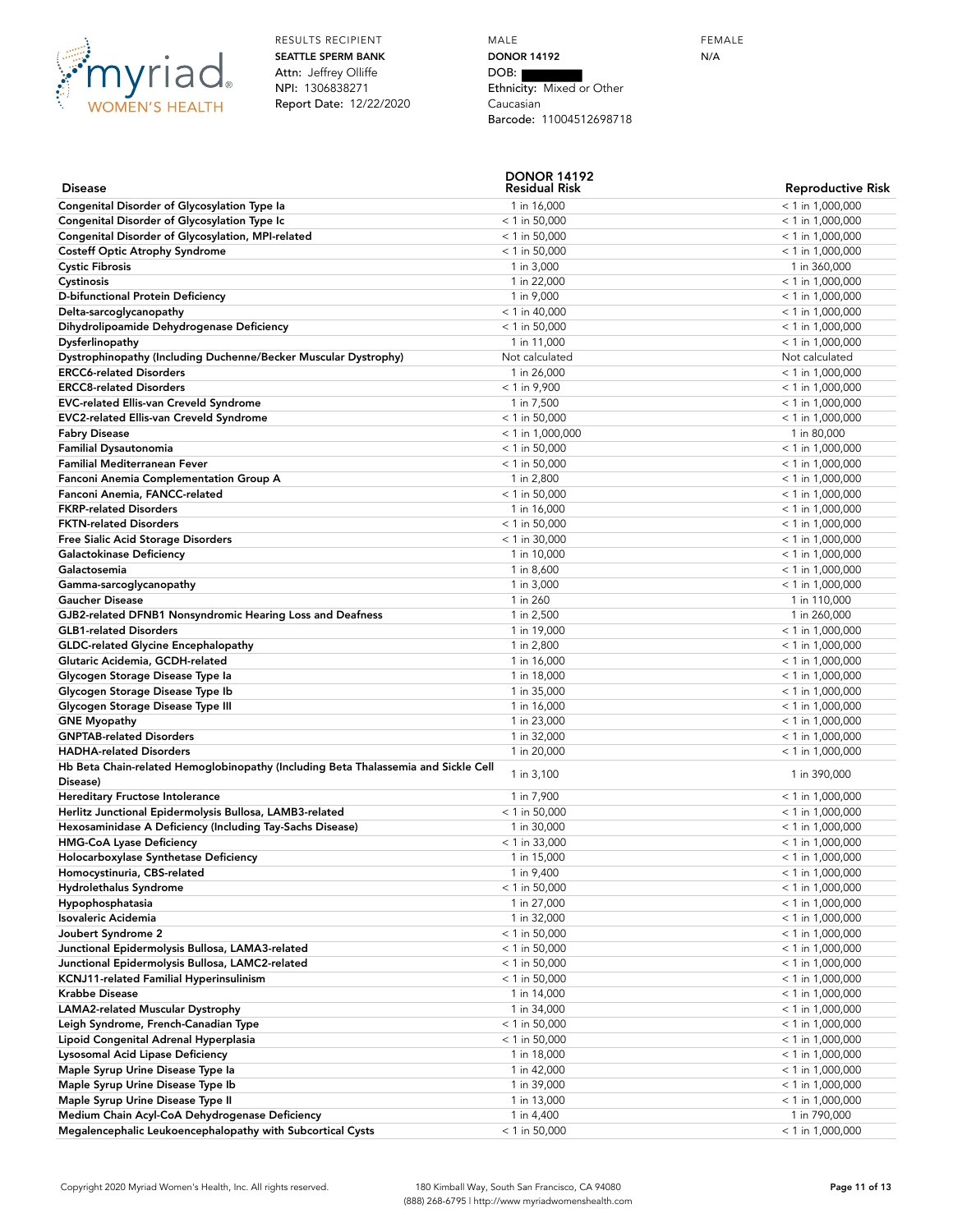

MALE **DONOR 14192** DOB: Ethnicity: Mixed or Other Caucasian Barcode: 11004512698718

**DONOR 14192**

| <b>Disease</b>                                         | DUNUR 1419Z<br><b>Residual Risk</b> | <b>Reproductive Risk</b> |
|--------------------------------------------------------|-------------------------------------|--------------------------|
| Metachromatic Leukodystrophy                           | 1 in 16,000                         | $< 1$ in 1,000,000       |
| Methylmalonic Acidemia, cblA Type                      | $<$ 1 in 50,000                     | $<$ 1 in 1,000,000       |
| Methylmalonic Acidemia, cblB Type                      | 1 in 48,000                         | $<$ 1 in 1,000,000       |
| Methylmalonic Aciduria and Homocystinuria, cblC Type   | 1 in 16,000                         | $<$ 1 in 1,000,000       |
| <b>MKS1-related Disorders</b>                          | $<$ 1 in 50,000                     | $<$ 1 in 1,000,000       |
| Mucolipidosis III Gamma                                | $<$ 1 in 50,000                     | $<$ 1 in 1,000,000       |
| <b>Mucolipidosis IV</b>                                | $<$ 1 in 50,000                     | $<$ 1 in 1,000,000       |
| Mucopolysaccharidosis Type I                           | 1 in 16,000                         | $<$ 1 in 1,000,000       |
| Mucopolysaccharidosis Type II                          | 1 in 600,000                        | 1 in 150,000             |
| Mucopolysaccharidosis Type IIIA                        | 1 in 12,000                         | $<$ 1 in 1,000,000       |
| Mucopolysaccharidosis Type IIIB                        | 1 in 25,000                         | $<$ 1 in 1,000,000       |
| Mucopolysaccharidosis Type IIIC                        | 1 in 37,000                         | $<$ 1 in 1,000,000       |
| <b>MUT-related Methylmalonic Acidemia</b>              | 1 in 26,000                         | $<$ 1 in 1,000,000       |
| <b>MYO7A-related Disorders</b>                         | 1 in 15,000                         | $<$ 1 in 1,000,000       |
| <b>NEB-related Nemaline Myopathy</b>                   | 1 in 1,200                          | 1 in 400,000             |
|                                                        | $<$ 1 in 50,000                     |                          |
| Nephrotic Syndrome, NPHS1-related                      |                                     | $<$ 1 in 1,000,000       |
| Nephrotic Syndrome, NPHS2-related                      | 1 in 35,000                         | $<$ 1 in 1,000,000       |
| Niemann-Pick Disease Type C1                           | 1 in 19,000                         | $<$ 1 in 1,000,000       |
| Niemann-Pick Disease Type C2                           | $<$ 1 in 50,000                     | $<$ 1 in 1,000,000       |
| Niemann-Pick Disease, SMPD1-related                    | 1 in 25,000                         | $<$ 1 in 1,000,000       |
| Nijmegen Breakage Syndrome                             | 1 in 15,000                         | $<$ 1 in 1,000,000       |
| Ornithine Transcarbamylase Deficiency                  | $<$ 1 in 1,000,000                  | 1 in 140,000             |
| PCCA-related Propionic Acidemia                        | 1 in 4,200                          | $<$ 1 in 1,000,000       |
| <b>PCCB-related Propionic Acidemia</b>                 | 1 in 22,000                         | $<$ 1 in 1,000,000       |
| <b>PCDH15-related Disorders</b>                        | 1 in 3,300                          | $<$ 1 in 1,000,000       |
| <b>Pendred Syndrome</b>                                | 1 in 8,200                          | $<$ 1 in 1,000,000       |
| Peroxisome Biogenesis Disorder Type 1                  | 1 in 16,000                         | $<$ 1 in 1,000,000       |
| Peroxisome Biogenesis Disorder Type 3                  | 1 in 44,000                         | $<$ 1 in 1,000,000       |
| Peroxisome Biogenesis Disorder Type 4                  | 1 in 9,300                          | $<$ 1 in 1,000,000       |
| Peroxisome Biogenesis Disorder Type 5                  | $<$ 1 in 71,000                     | $<$ 1 in 1,000,000       |
| Peroxisome Biogenesis Disorder Type 6                  | $<$ 1 in 50,000                     | $<$ 1 in 1,000,000       |
| Phenylalanine Hydroxylase Deficiency                   | 1 in 4,800                          | 1 in 940,000             |
| <b>POMGNT-related Disorders</b>                        | $<$ 1 in 12,000                     | $<$ 1 in 1,000,000       |
| <b>Pompe Disease</b>                                   | 1 in 4,000                          | $<$ 1 in 1,000,000       |
| PPT1-related Neuronal Ceroid Lipofuscinosis            | 1 in 7,700                          | $<$ 1 in 1,000,000       |
| <b>Primary Carnitine Deficiency</b>                    | 1 in 11,000                         | $<$ 1 in 1,000,000       |
| Primary Hyperoxaluria Type 1                           | 1 in 17,000                         | $<$ 1 in 1,000,000       |
| Primary Hyperoxaluria Type 2                           | $<$ 1 in 50,000                     | $<$ 1 in 1,000,000       |
| Primary Hyperoxaluria Type 3                           | 1 in 13,000                         | $<$ 1 in 1,000,000       |
| Pycnodysostosis                                        | 1 in 43,000                         | $<$ 1 in 1,000,000       |
| <b>Pyruvate Carboxylase Deficiency</b>                 | 1 in 25,000                         | $<$ 1 in 1,000,000       |
| Rhizomelic Chondrodysplasia Punctata Type 1            | 1 in 16,000                         | $<$ 1 in 1,000,000       |
| <b>RTEL1-related Disorders</b>                         | $<$ 1 in 50,000                     | $<$ 1 in 1,000,000       |
| <b>Sandhoff Disease</b>                                | 1 in 32,000                         | $<$ 1 in 1,000,000       |
| Short-chain Acyl-CoA Dehydrogenase Deficiency          | 1 in 11,000                         | $< 1$ in 1,000,000       |
| Sjogren-Larsson Syndrome                               | $<$ 1 in 12,000                     | $<$ 1 in 1,000,000       |
| SLC26A2-related Disorders                              | 1 in 16,000                         | $<$ 1 in 1,000,000       |
| Smith-Lemli-Opitz Syndrome                             | 1 in 9,400                          | $<$ 1 in 1,000,000       |
| Spastic Paraplegia Type 15                             | $<$ 1 in 50,000                     | $<$ 1 in 1,000,000       |
|                                                        | Negative for g.27134T>G SNP         |                          |
| Spinal Muscular Atrophy                                | SMN1: 2 copies                      | 1 in 110,000             |
|                                                        | 1 in 770                            |                          |
| Spondylothoracic Dysostosis                            | $<$ 1 in 50,000                     | $<$ 1 in 1,000,000       |
| TGM1-related Autosomal Recessive Congenital Ichthyosis | 1 in 22,000                         | $<$ 1 in 1,000,000       |
| TPP1-related Neuronal Ceroid Lipofuscinosis            | 1 in 30,000                         | $<$ 1 in 1,000,000       |
| Tyrosine Hydroxylase Deficiency                        | $<$ 1 in 50,000                     | $<$ 1 in 1,000,000       |
| Tyrosinemia Type I                                     | 1 in 16,000                         | $<$ 1 in 1,000,000       |
| <b>Tyrosinemia Type II</b>                             | 1 in 25,000                         | $<$ 1 in 1,000,000       |
| <b>USH1C-related Disorders</b>                         | 1 in 35,000                         | $<$ 1 in 1,000,000       |
| USH2A-related Disorders                                | 1 in 2,200                          | $<$ 1 in 1,000,000       |
| Usher Syndrome Type 3                                  | 1 in 41,000                         | $<$ 1 in 1,000,000       |
| Very-long-chain Acyl-CoA Dehydrogenase Deficiency      | 1 in 18,000                         | $<$ 1 in 1,000,000       |